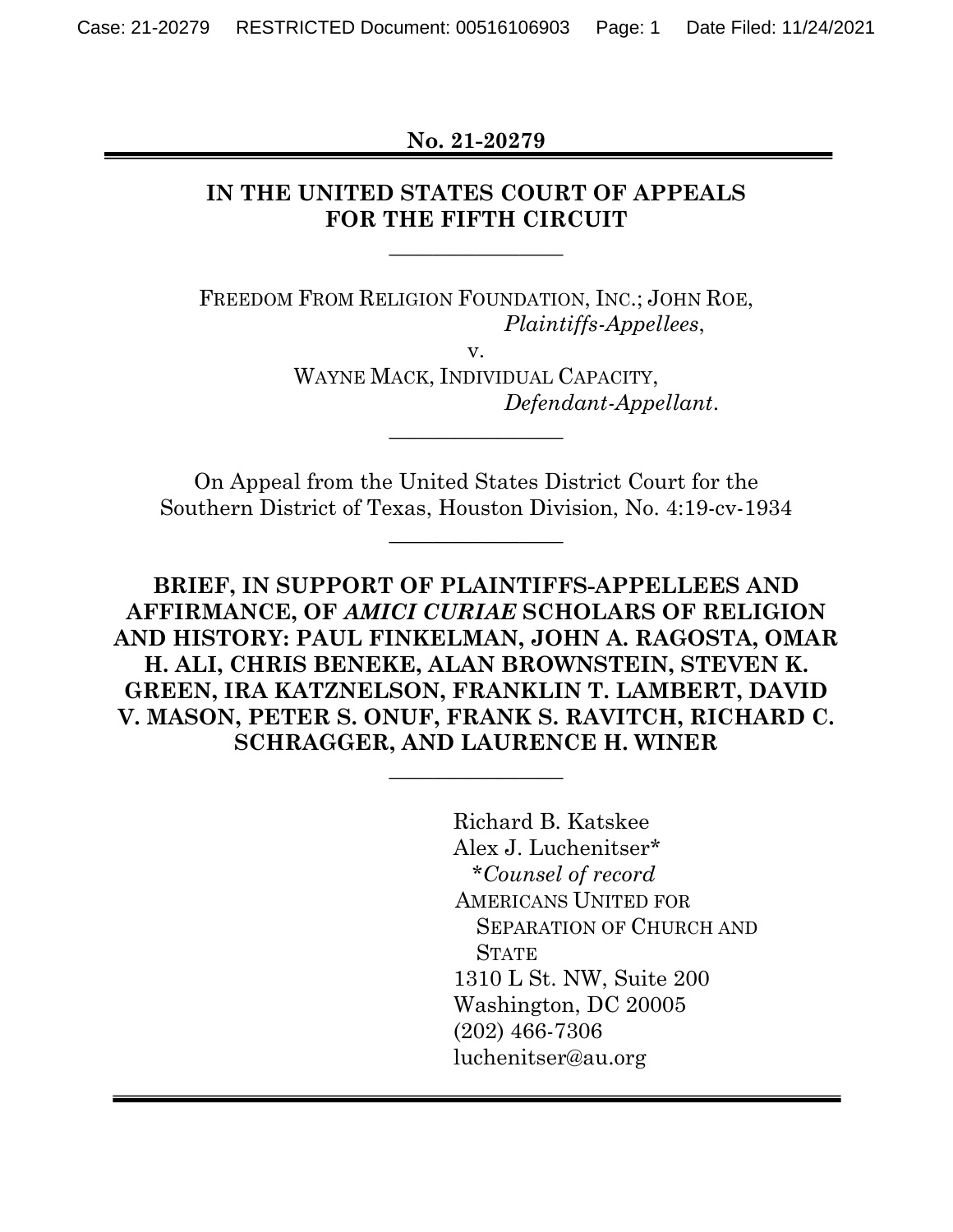#### **SUPPLEMENTAL CERTIFICATE OF INTERESTED PERSONS**

*No. 21-20279, Freedom from Religion Foundation, Inc.; John Roe v. Wayne Mack, Individual Capacity*

Pursuant to Fifth Circuit Rule 29.2, the undersigned counsel of record certifies that, in addition to the persons and entities listed in the Certificates of Interested Persons of the parties and other *amici*, the following listed persons and entities as described in the fourth sentence of Rule 28.2.1 have an interest in the outcome of this case. These representations are made in order that the judges of this court may evaluate possible disqualification or recusal.

*Amici Curiae*  Paul Finkelman John A. Ragosta Omar H. Ali Chris Beneke Alan Brownstein Steven K. Green Ira Katznelson Franklin T. Lambert David V. Mason Peter S. Onuf Frank S. Ravitch Richard C. Schragger Laurence H. Winer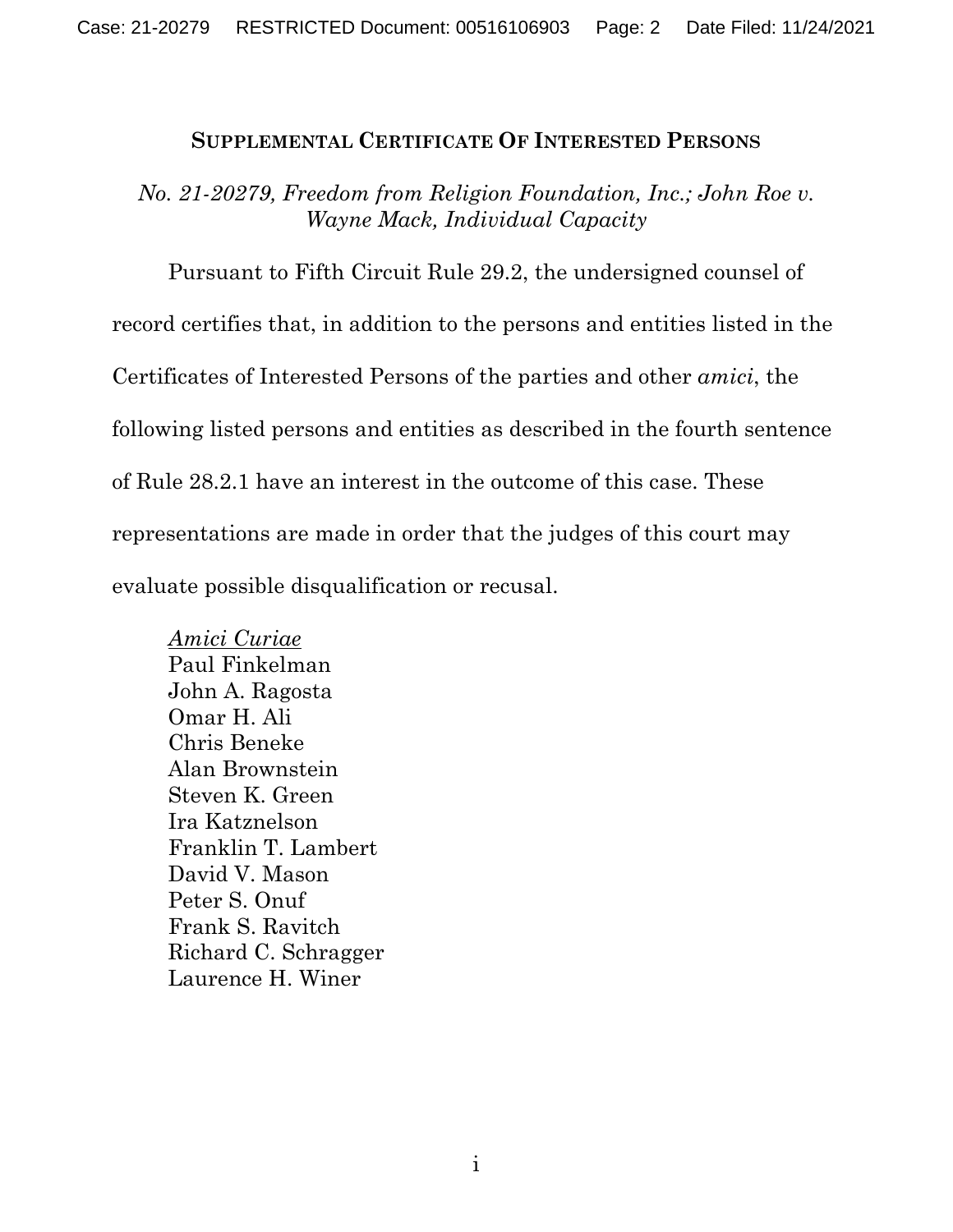Counsel for *Amici Curiae* Americans United For Separation of Church and State Richard B. Katskee Alex J. Luchenitser

Dated: November 23, 2021

s/ Alex J. Luchenitser Alex J. Luchenitser Attorney of record for *amici*  Paul Finkelman *et al.*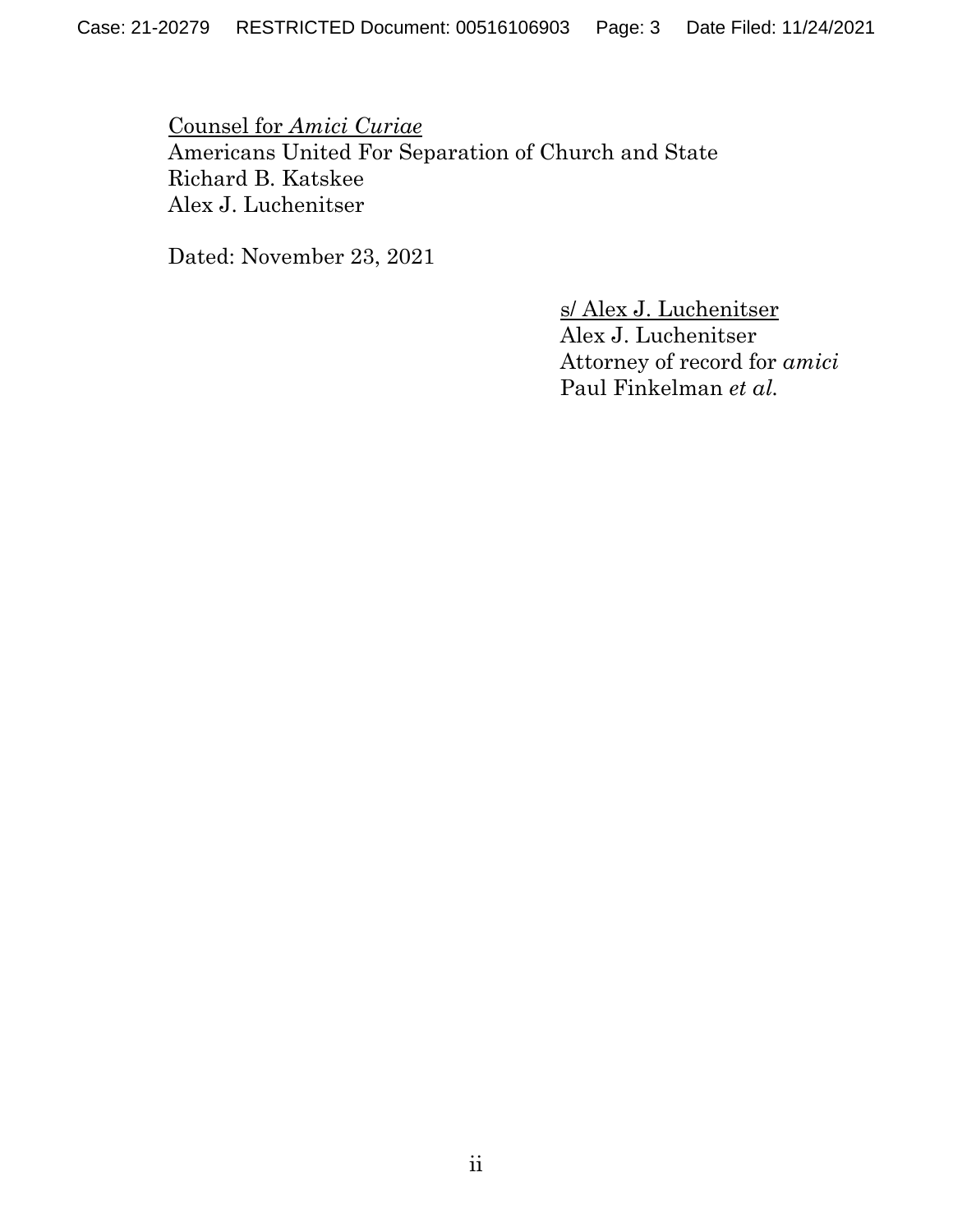# **TABLE OF CONTENTS**

| I. Proper historical analysis should focus on the events that<br>motivated the Establishment Clause and the writings of                                                          |
|----------------------------------------------------------------------------------------------------------------------------------------------------------------------------------|
| A. Events before the First Amendment's adoption and the<br>writings of leading Founders are the best evidence of the                                                             |
| B. In very limited circumstances, courts consider the federal<br>government's actions shortly after the Bill of Rights was<br>approved by Congress as additional evidence of the |
| II. Historical analysis confirms that Judge Mack's prayer                                                                                                                        |
| A. Judge Mack's prayer practice is contrary to the                                                                                                                               |
| B. Judge Mack has not demonstrated anything remotely<br>resembling an unbroken history of prayer in the courtroom25                                                              |
|                                                                                                                                                                                  |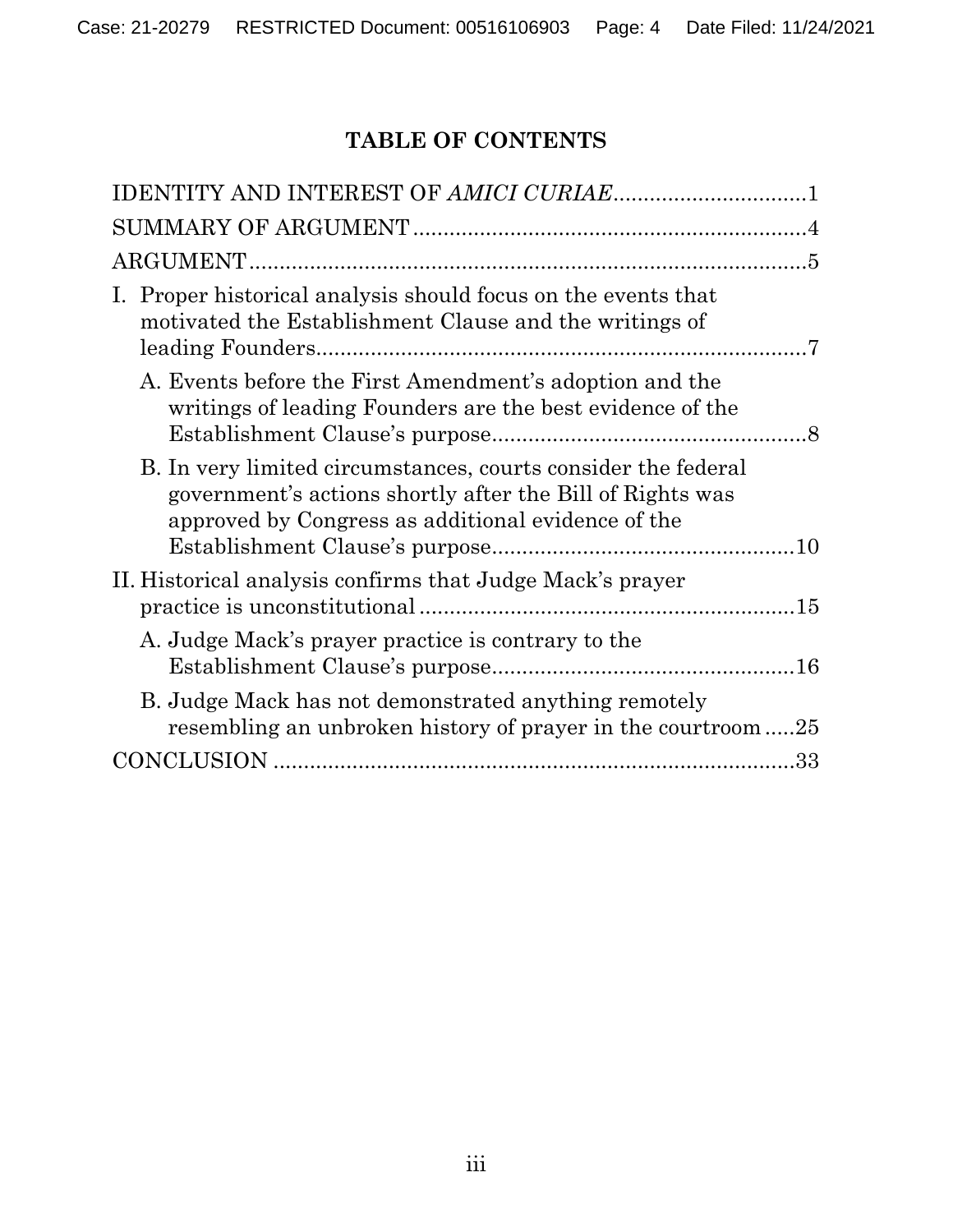# **TABLE OF AUTHORITIES**

# **Page(s)**

### **Cases**

| Arizona Christian Sch. Tuition Org. v. Winn,            |
|---------------------------------------------------------|
| Arnold's Wines, Inc. v. Boyle,                          |
| Cantwell v. Connecticut,                                |
| Comm. for Pub. Educ. & Religious Liberty v. Nyquist,    |
| County of Allegheny v. ACLU Greater Pittsburgh Chapter, |
| Elk Grove Unified Sch. Dist. v. Newdow,                 |
| Engel v. Vitale,                                        |
| Everson v. Bd. of Educ.,                                |
| Flast v. Cohen,                                         |
| Ingraham v. Wright,                                     |
| Larson v. Valente,                                      |
| Lee v. Weisman,                                         |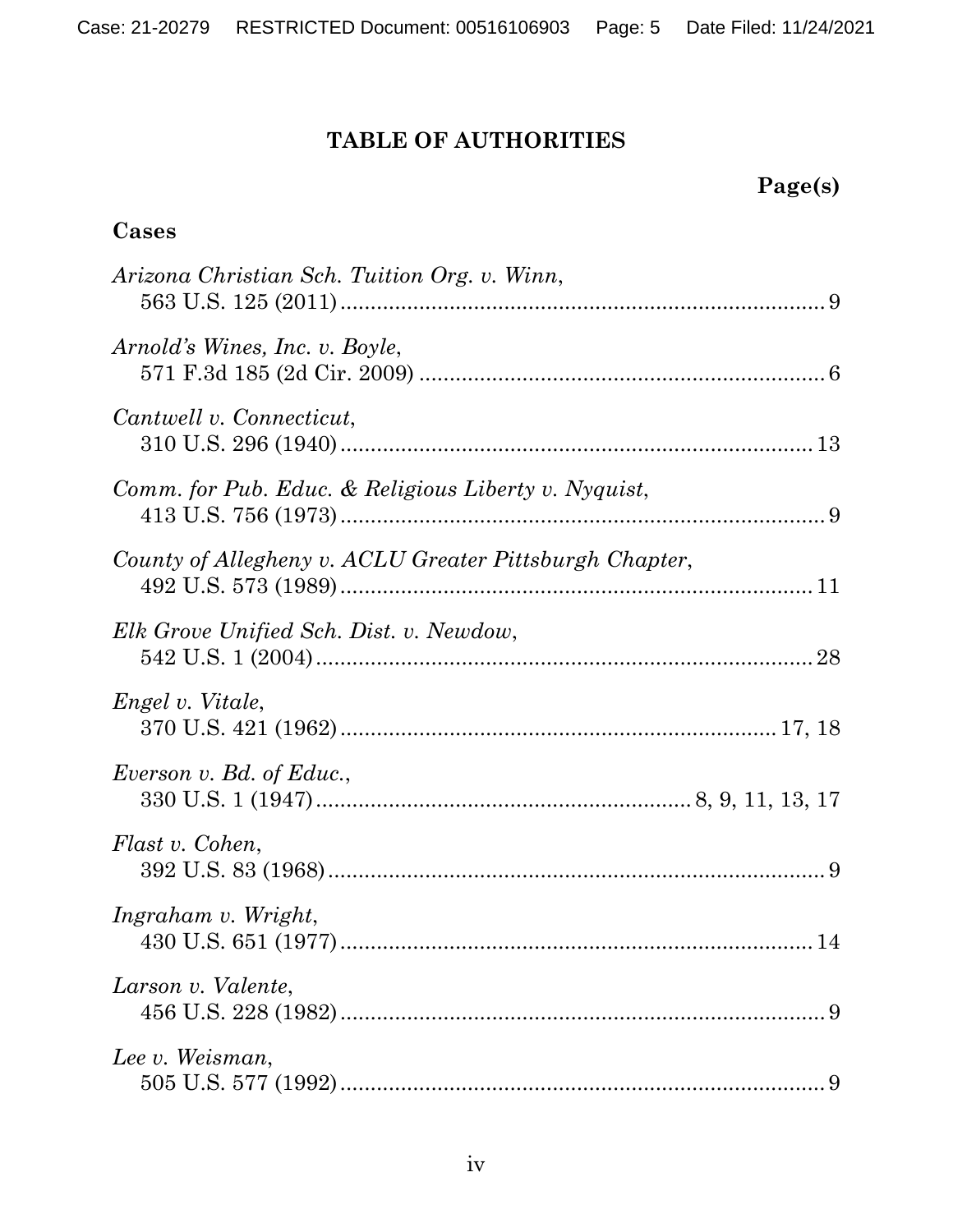| Marbury v. Madison,                                        |
|------------------------------------------------------------|
| Marsh v. Chambers,                                         |
| McCreary Cnty. v. ACLU of Ky.,                             |
| N.Y. Times Co. v. Sullivan,                                |
| Reynolds v. United States,                                 |
| Sch. Dist. of Abington Twp. v. Schempp,                    |
| Soc'y of Separationists v. Herman,                         |
|                                                            |
| Torcaso v. Watkins,                                        |
| Town of Greece v. Galloway,                                |
| <b>Constitutional Provisions and Statutes</b>              |
| An Act for Establishing Religious Freedom, Chap. XXXIV, 12 |
|                                                            |
|                                                            |
|                                                            |
|                                                            |
|                                                            |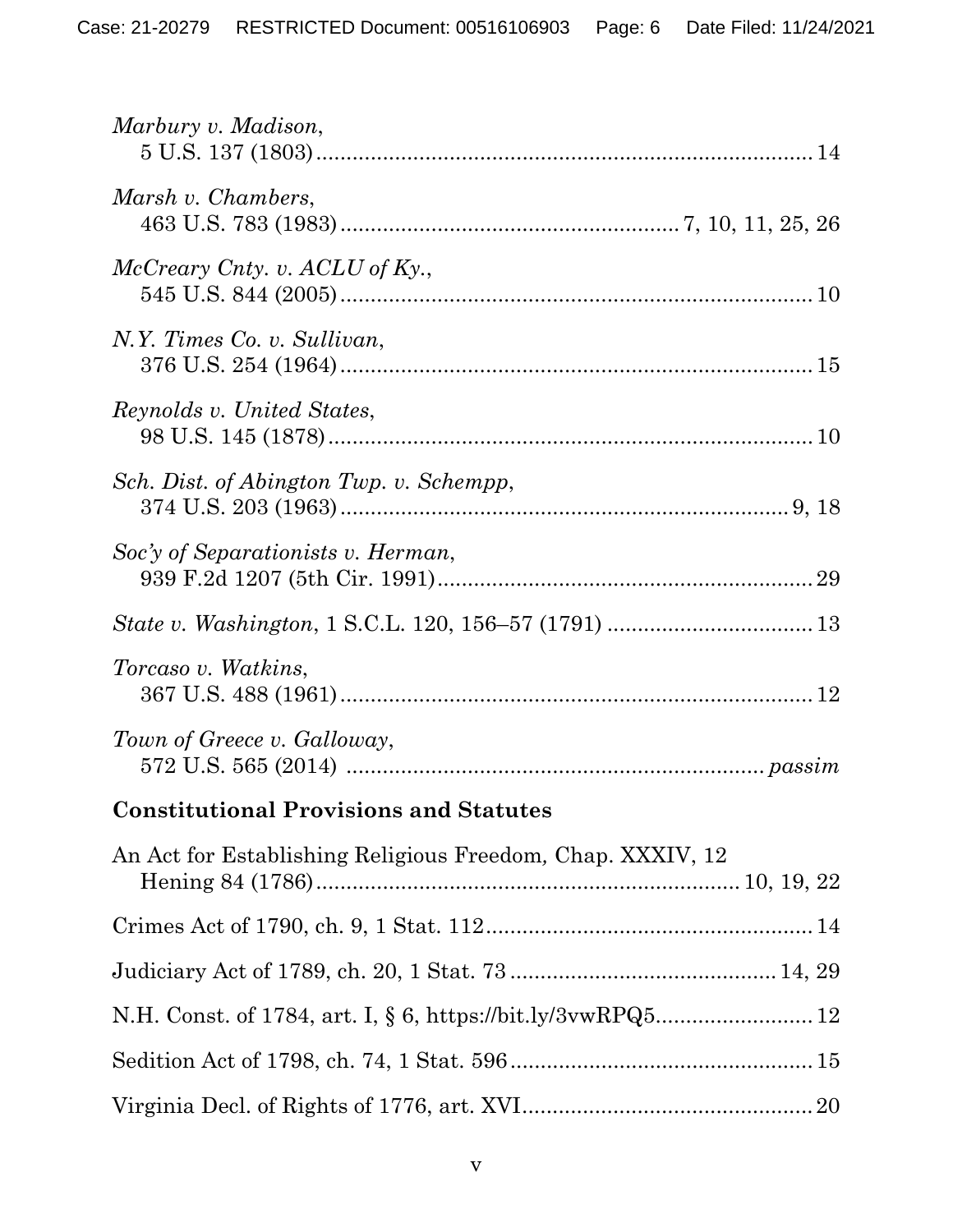# **Other Authorities**

| J. Jackson Barlow, <i>Officeholding: Religious-Based</i><br>Limitations in Eighteenth-Century State Constitutions, in<br><i>Religion and American Law: An Encyclopedia</i> (Paul |
|----------------------------------------------------------------------------------------------------------------------------------------------------------------------------------|
| David S. Bogen, The Origins of Freedom of Speech and Press,                                                                                                                      |
|                                                                                                                                                                                  |
| Alan Brownstein, The Reasons Why Originalism Provides a<br>Weak Foundation for Interpreting Constitutional<br><i>Provisions Relating to Religion, 2009 Cardozo L. Rev. 196,</i>  |
| 2 The Documentary History of the Supreme Court of the<br><i>United States, 1789–1800</i> (Maeva Marcus ed., 1988)  26, 30, 31                                                    |
| Edward J. Eberle, Roger Williams' Gift: Religious Freedom<br>20                                                                                                                  |
| Paul Finkelman, James Madison and the Bill of Rights: A<br><i>Reluctant Paternity</i> , 1990 Sup. Ct. Rev. 301,                                                                  |
| Paul Finkelman, The Constitution and the Intentions of the<br>Framers: The Limits of Historical Analysis, 50 U. Pitt. L.                                                         |
| <i>First Amendment, Nat'l Const. Ctr., https://bit.ly/3l0TKIw</i>                                                                                                                |
| Steven K. Green, "Bad History": The Lure of History in<br><i>Establishment Clause Adjudication</i> , 81 Notre Dame L.                                                            |
| Letter from Thomas Jefferson to Samuel Miller (Jan. 23,                                                                                                                          |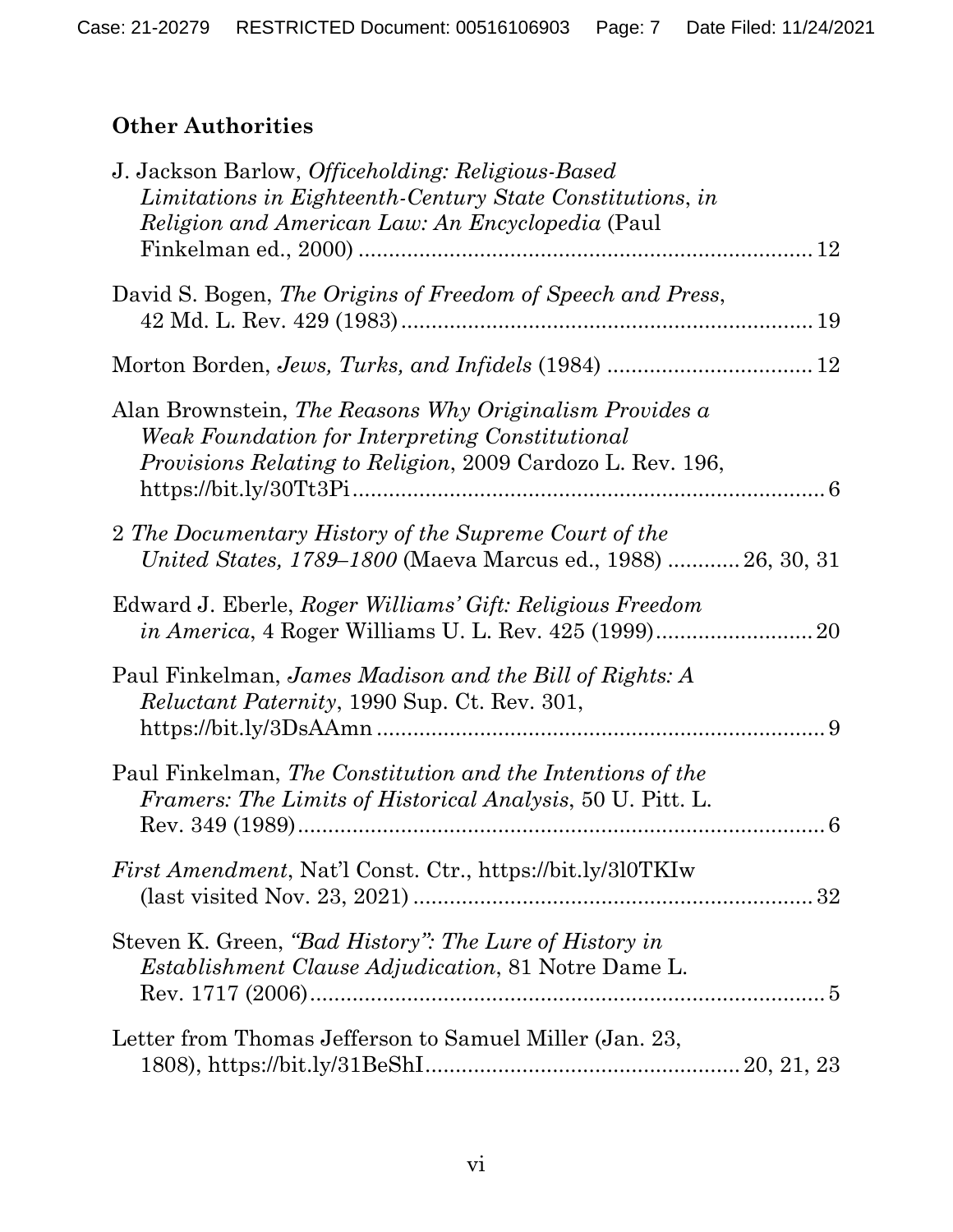| Thomas Jefferson, Notes on the State of Virginia (1787),                                                                                                               |    |
|------------------------------------------------------------------------------------------------------------------------------------------------------------------------|----|
|                                                                                                                                                                        | 22 |
| Colin Kidd, Civil Theology and Church Establishments in                                                                                                                |    |
| Andrew Koppelman, Phony Originalism and the<br><i>Establishment Clause, 103 Nw. U. L. Rev. 727 (2009)</i>                                                              |    |
| Philip B. Kurland, The Origins of the Religion Clauses of the                                                                                                          |    |
| Douglas Laycock, "Nonpreferential" Aid to Religion: A False<br>Claim About Original Intent, 27 Wm. & Mary L. Rev. 875                                                  |    |
| John Leland, The Rights of Conscience Inalienable (1791),                                                                                                              |    |
| John Locke, A Letter Concerning Toleration (1689),                                                                                                                     | 20 |
| Alex J. Luchenitser & Sarah R. Goetz, A Hollow History<br>Test: Why Establishment Clause Cases Should Not Be<br>Decided through Comparisons with Historical Practices, |    |
| James Madison, <i>Detached Memoranda</i> (1820),                                                                                                                       |    |
| Letter from James Madison to William Bradford (Jan. 27,                                                                                                                |    |
| Letter from James Madison to Edward Livingston (July 10,                                                                                                               |    |
| Letter from James Madison to Spencer Roane (May 6, 1821),                                                                                                              |    |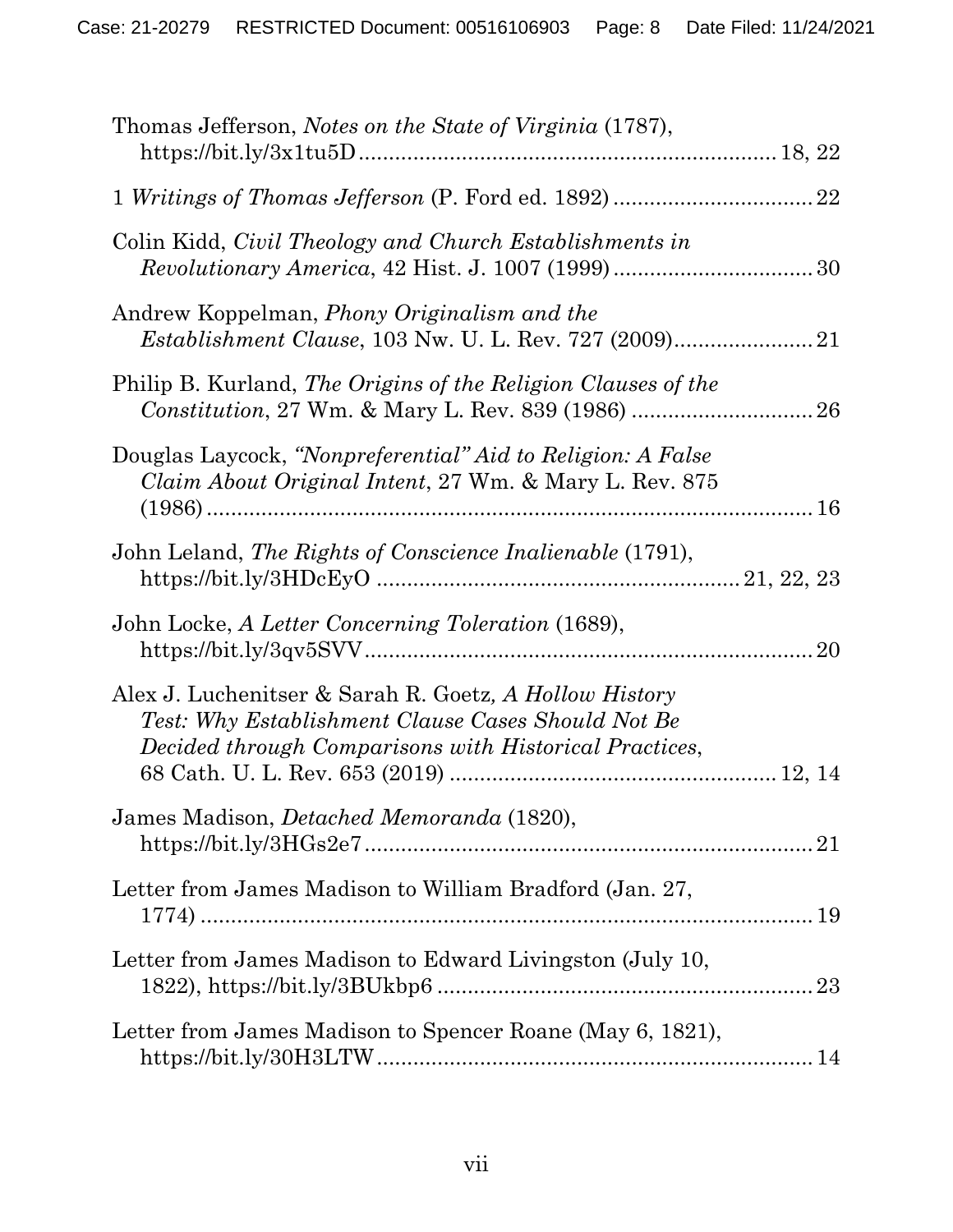| James Madison, Memorial and Remonstrance against<br>Religious Assessments (1785), https://bit.ly/2YwACub  18, 20                                                         |    |
|--------------------------------------------------------------------------------------------------------------------------------------------------------------------------|----|
| Michael W. McConnell, <i>Establishment and Disestablishment</i><br>at the Founding, Part I: Establishment of Religion, 44                                                |    |
| Michael I. Meyerson, The Original Meaning of "God": Using<br>the Language of the Framing Generation to Create a<br>Coherent Establishment Clause Jurisprudence, 98 Marq. | 28 |
| Lewis B. Namier, Conflicts: Studies in Contemporary History                                                                                                              |    |
| Michael S. Paulsen, <i>Lemon Is Dead</i> , 43 Case W. Res. L. Rev.                                                                                                       |    |
| Cass R. Sunstein, <i>The Idea of a Useable Past</i> , 95 Colum. L.                                                                                                       |    |
| Laurence H. Winer & Nina J. Crimm, God, Schools, and<br>Government Funding: First Amendment Conundrums                                                                   |    |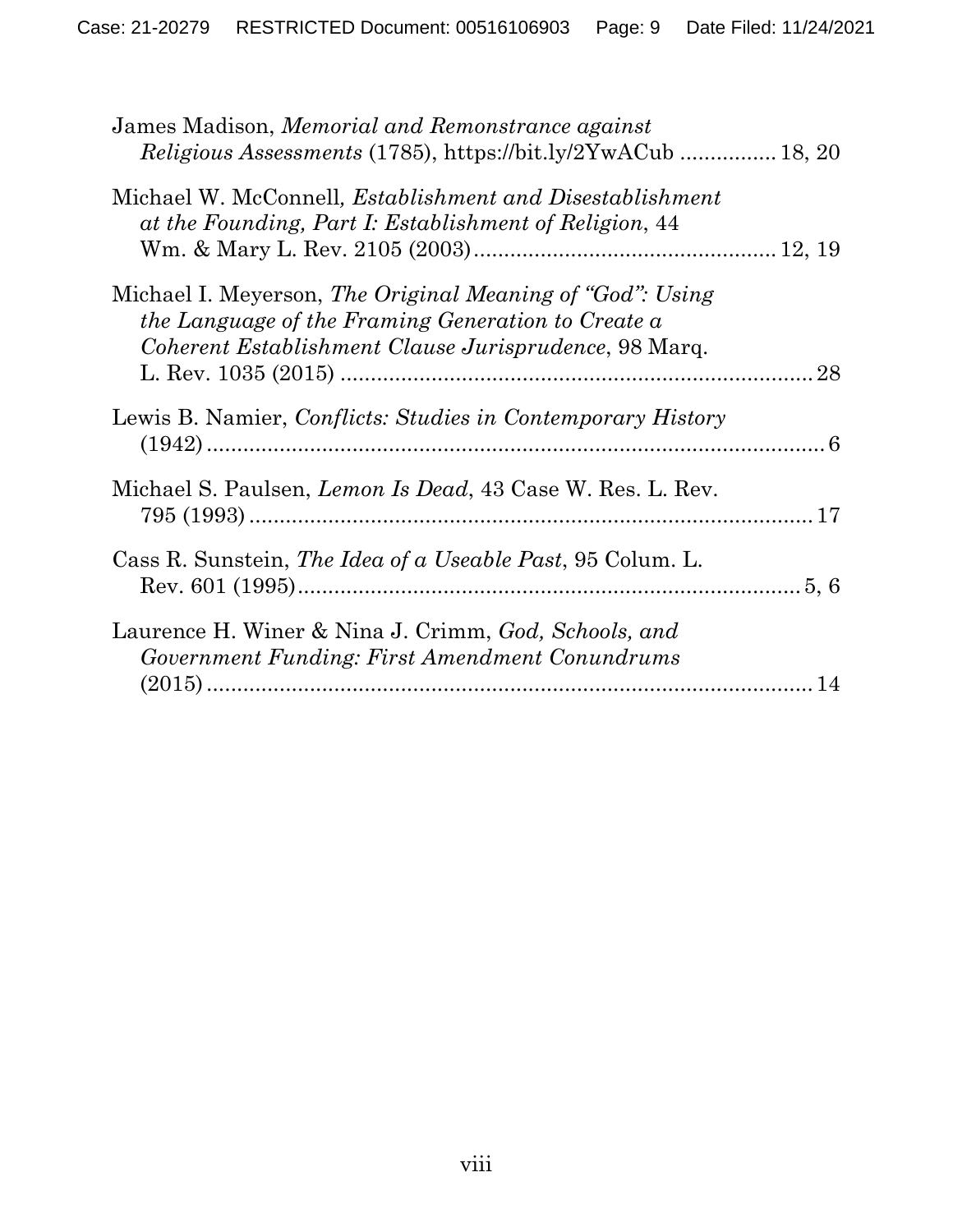#### **IDENTITY AND INTEREST OF** *AMICI CURIAE*<sup>1</sup>

*Amici* are historians and legal scholars who specialize in constitutional history and religious freedom. They have substantial expertise in the history of the Establishment Clause and related issues. *Amici* have a professional interest in the proper disposition of those issues and believe that the Court should decide this case based on a more complete and accurate understanding of history.

Paul Finkelman, Ph.D., is the Chancellor and Distinguished Professor of History at Gratz College. He specializes in American legal history and constitutional law, with particular interests in, among other topics, constitutional history and freedom of religion. He has authored more than 200 articles and more than 50 books on these and other topics.

Professor Finkelman is joined by the following *amici*, who include specialists on the Founders, scholars of early American religious

<sup>&</sup>lt;sup>1</sup> No counsel for a party authored this brief in whole or in part, and no person other than *amici*, their members, or their counsel made a monetary contribution intended to fund the brief's preparation or submission. All parties have consented to the filing of this brief.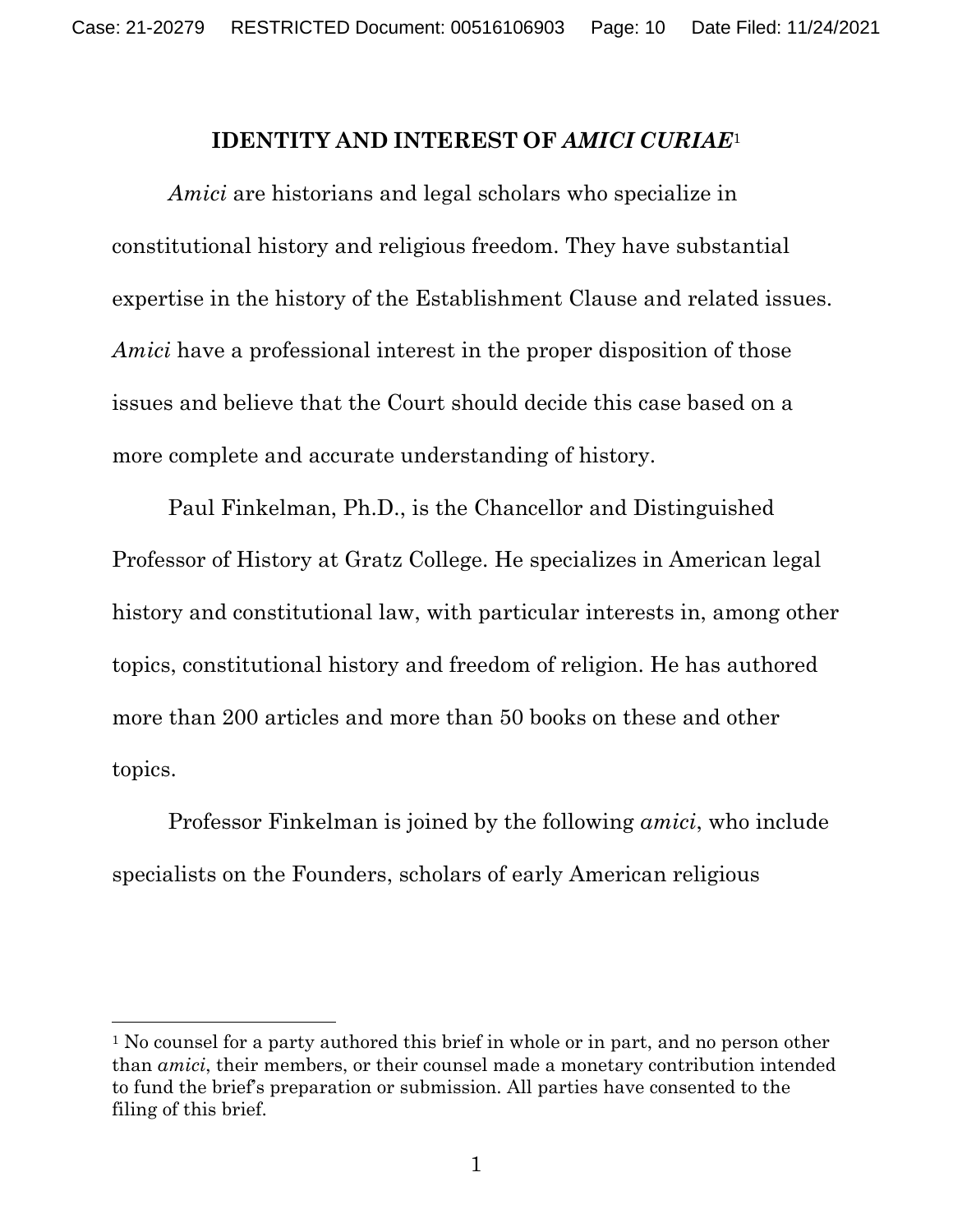history, nationally recognized constitutional-law scholars, and winners of numerous awards and prizes:

- John A. Ragosta, PhD/JD, Fellow, Virginia Humanities.
- Omar H. Ali, Professor of African American and African Diaspora Studies and History, The University of North Carolina at Greensboro.
- Chris Beneke, Professor of History, Bentley University.
- Alan Brownstein, Professor of Law emeritus, UC Davis School of Law.
- Steven K. Green, J.D., Ph.D., Fred H. Paulus Professor of Law and Director Center for Religion, Law and Democracy, Willamette University.
- Ira Katznelson, Ruggles Professor of Political Science and History, Columbia University.
- Franklin T. Lambert, Professor Emeritus of History, Purdue University.
- David V. Mason, Ph.D., Associate Professor, Rhodes College.
- Peter S. Onuf, Thomas Jefferson Foundation Professor Emeritus, University of Virginia.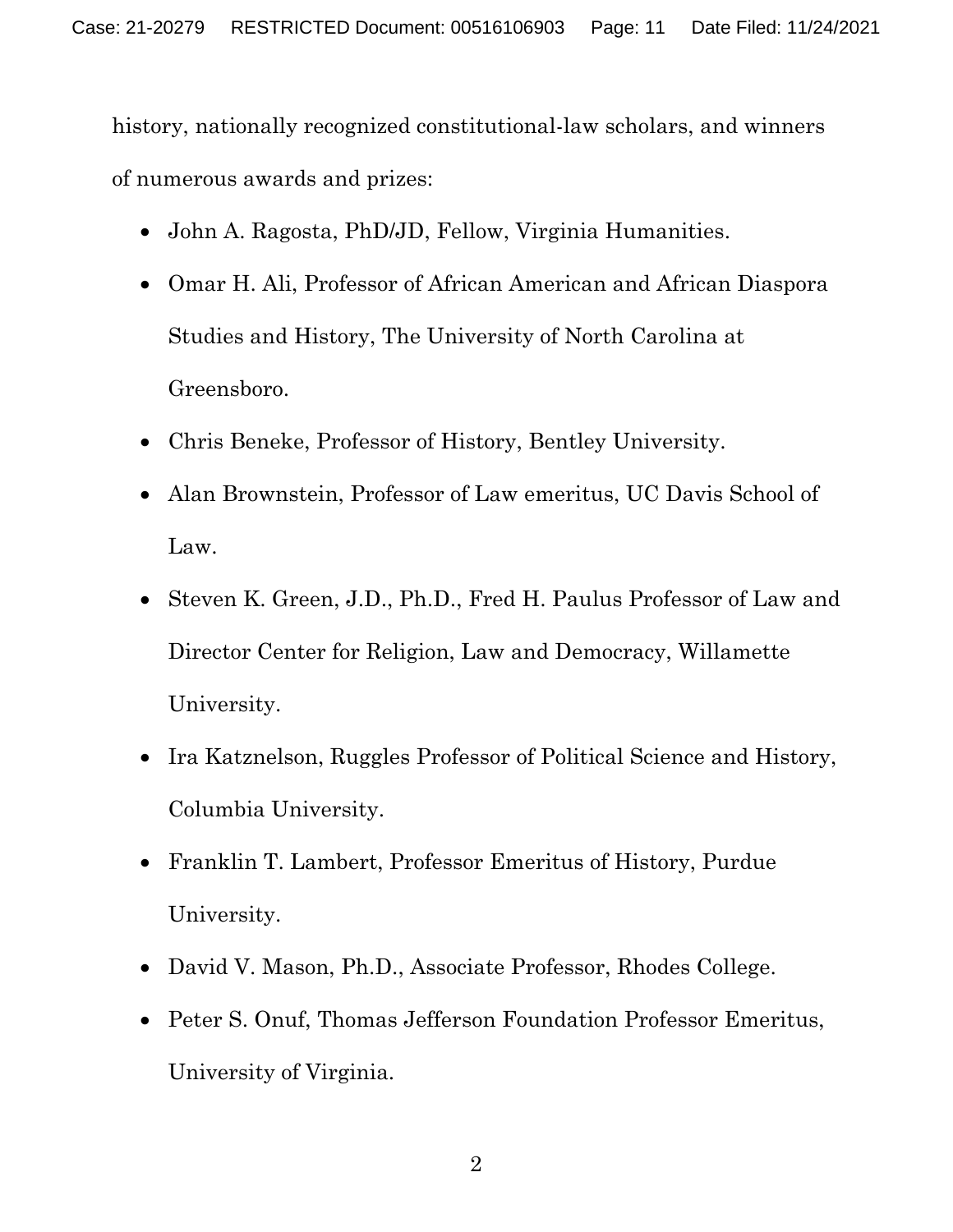- Frank S. Ravitch, Professor of Law and Walter H. Stowers Chair in Law and Religion, Michigan State University College of Law.
- Richard C. Schragger, Perre Bowen Professor, Martha Lubin Karsh and Bruce A. Karsh Bicentennial Professor of Law, University of Virginia School of Law.
- Laurence H. Winer, Ph.D., J.D., Professor Emeritus of Law, Sandra Day O'Connor College of Law, Arizona State University.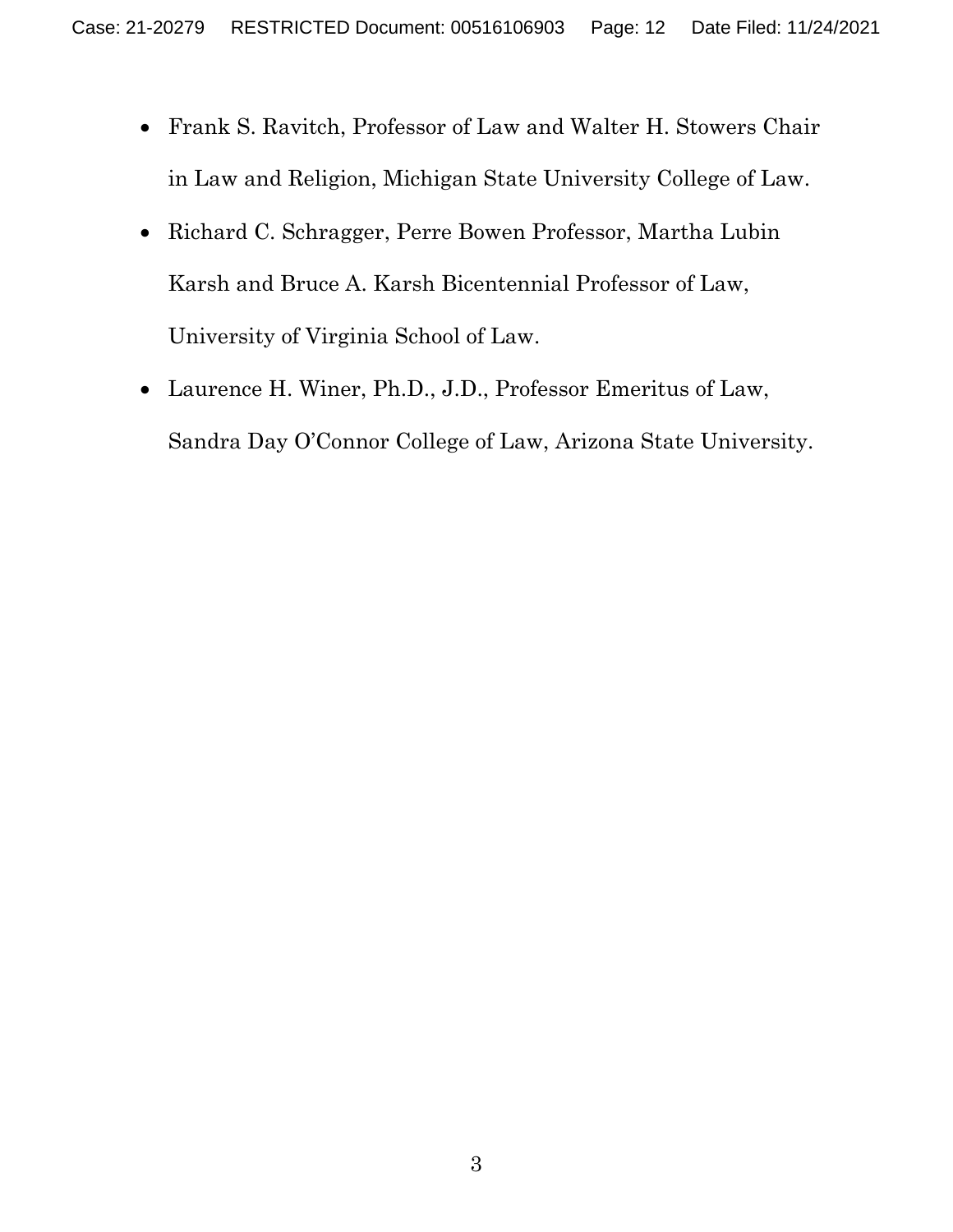#### **SUMMARY OF ARGUMENT**

When interpreting the First Amendment's Establishment Clause, it is vital for courts to look to appropriate historical sources and events. These include the writings of leading Founders of our country, abuses and controversies that occurred in the centuries and decades preceding the Amendment's ratification, and—to a limited extent—events that occurred immediately thereafter at the federal level.

As these historical sources demonstrate, a principal purpose of the Establishment Clause was to bar government from coercing people whether overtly or through more subtle means—in religious matters. Another central purpose of the Clause was to keep government out of religious affairs and free from religious control—thereby allowing *both* religion and government to flourish. Daily government-sponsored prayer in a courtroom is an egregious violation of these principles.

Moreover, there is no historical evidence of courtroom prayer being a common practice immediately after the ratification of the First Amendment, much less of a long and unbroken tradition of courtroom prayer going back to that time. Indeed, the materials on which Judge Mack relies—many of them cherry-picked fragments from local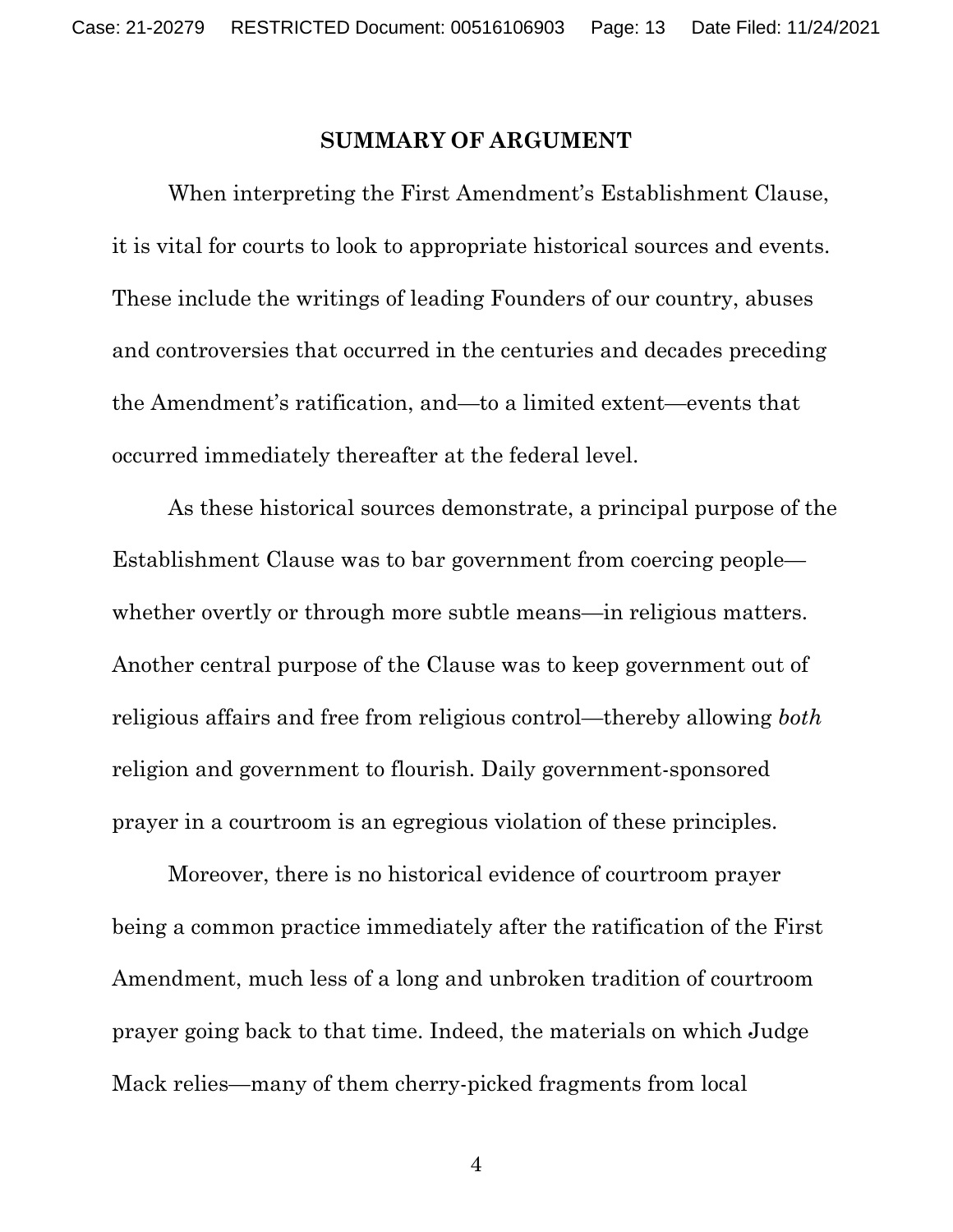newspapers—demonstrate only that courts have rarely opened with prayer during our nation's history. In addition, further highlighting the weakness of his case, Judge Mack substantially relies on practices that are not remotely similar to the one at issue here.

The district court's judgment should be affirmed.

#### **ARGUMENT**

Interpreting the Establishment Clause by reference to history is a task fraught with difficulty. "[H]istorical accounts are selective and interpretive." Steven K. Green, *"Bad History": The Lure of History in Establishment Clause Adjudication*, 81 Notre Dame L. Rev. 1717, 1733 (2006). The historical records of debates relating to the drafting and ratification of the Bill of Rights in particular are incomplete, and the accuracy of the records that do exist has been questioned. *See id.* at 1730–31.

This does not mean that lawyers and courts engaging in constitutional interpretation should ignore history—"the constitutional lawyer owes certain duties of fidelity to the past." Cass R. Sunstein, *The Idea of a Useable Past*, 95 Colum. L. Rev. 601, 602 (1995). But they "should attempt to make the best constructive sense out of historical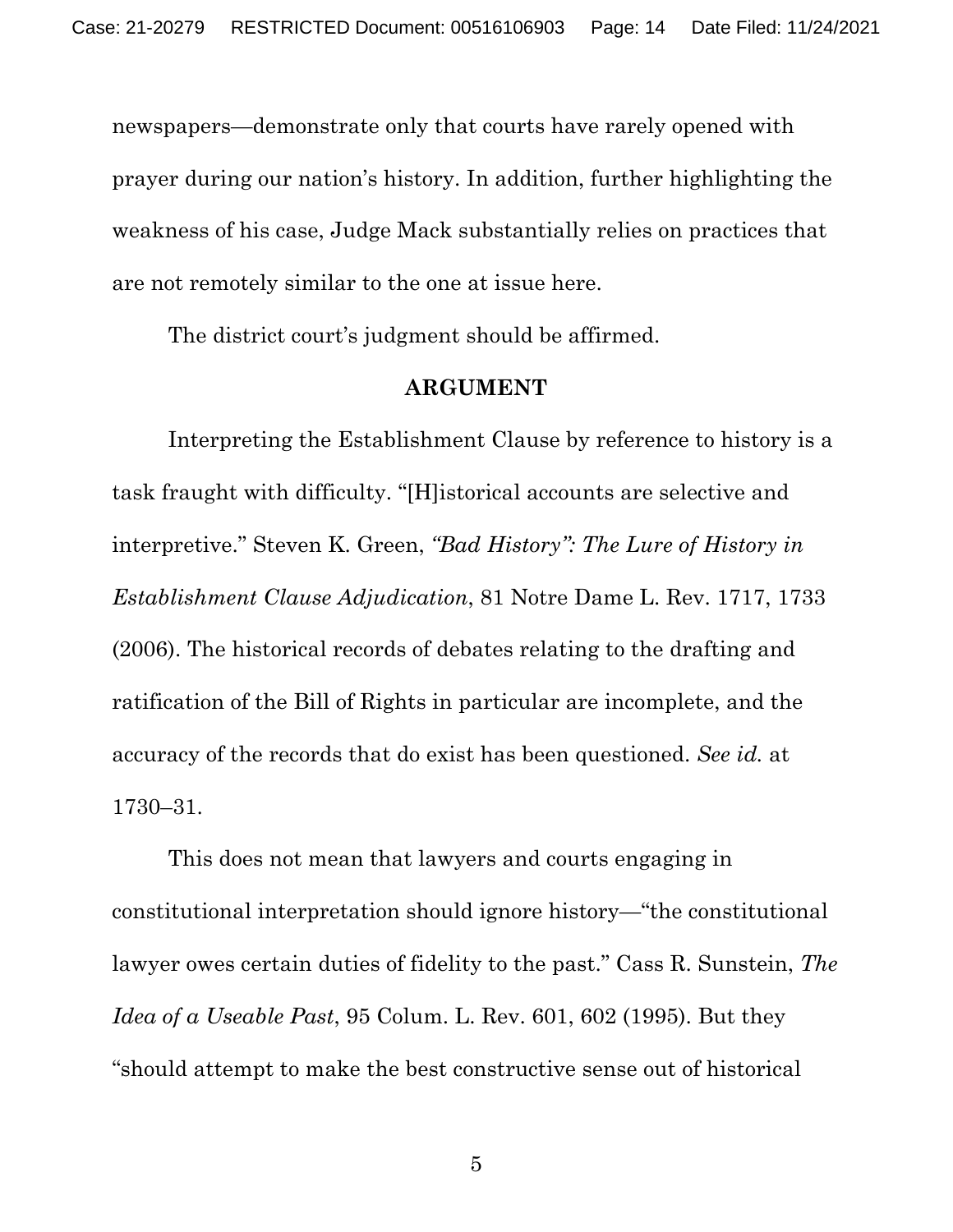events associated with the Constitution." *Id.* As historians, our role is to assist the Court in interpreting the past. We strongly believe that constitutional law should not be built on oversimplified history, and that courts should not draw historical conclusions based on specious evidence. "[J]udges are not historians with fancy robes and life tenure. And historical reinterpretation always poses the risk that courts will too readily 'imagine the past [to] remember the future.'" *Arnold's Wines, Inc. v. Boyle*, 571 F.3d 185, 200 (2d Cir. 2009) (Calabresi, J., concurring) (quoting Lewis B. Namier, *Conflicts: Studies in Contemporary History* 69–70 (1942) (alteration in original)).

To the extent that courts do engage in historical analysis,<sup>2</sup> it should be robust and analytically sound. Unfortunately, what Judge Mack and one of his supporting *amicus* briefs—by the Coalition for Jewish Values *et al*.—present to the Court is far from that. They cite excerpts from sources such as local newspapers and cobble them

<sup>2</sup> Though we do not press the argument here, there are strong reasons to doubt the usefulness and logical rigor of using originalism and historical analysis to interpret the Establishment Clause. *See* Alan Brownstein, *The Reasons Why Originalism Provides a Weak Foundation for Interpreting Constitutional Provisions Relating to Religion*, 2009 Cardozo L. Rev. 196, https://bit.ly/30Tt3Pi; *see also* Paul Finkelman*, The Constitution and the Intentions of the Framers: The Limits of Historical Analysis*, 50 U. Pitt. L. Rev. 349 (1989).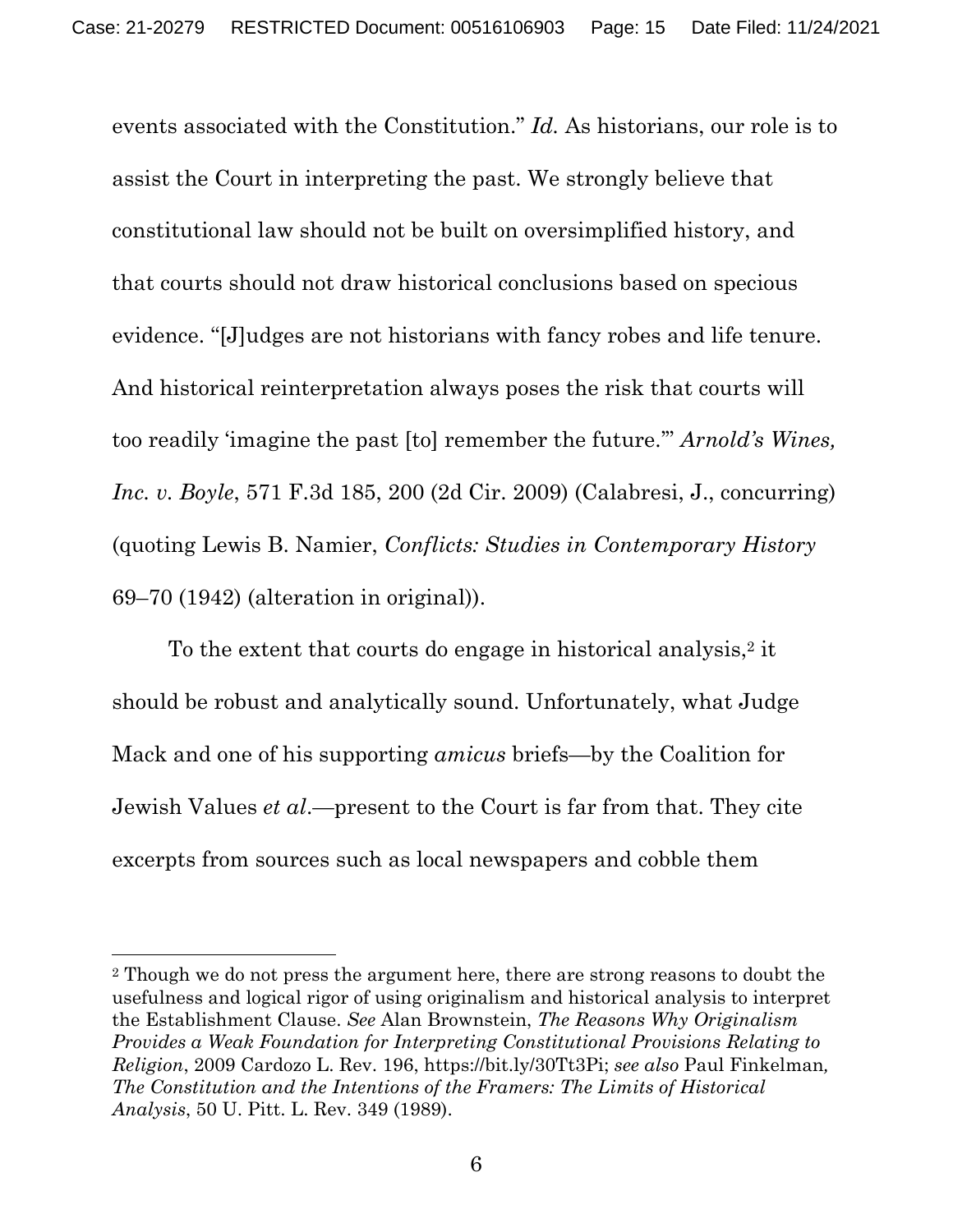together to argue that Judge Mack's ritual of starting every court session with a prayer fits neatly into a long history consistent with the Establishment Clause. But Judge Mack's chosen sources are insufficient in both kind and quality to show that courtroom prayer is "deeply embedded in the history and tradition of this country" or that there is an "unambiguous and unbroken history of more than 200 years" of the practice. *Cf. Marsh v. Chambers*, 463 U.S. 783, 786, 792 (1983). Making such a showing requires more than choosing snippets from a grab-bag of largely inapposite sources and suggesting that they provide an accurate representation of the nation's past.

## **I. Proper historical analysis should focus on the events that motivated the Establishment Clause and the writings of leading Founders.**

When engaging in historical analysis of the Establishment Clause's meaning, it is proper to look to three types of sources: (1) sources illuminating the historical abuses and controversies that led to the enactment of the Establishment Clause; (2) the writings of Founders who influenced its inclusion in the Bill of Rights, as well as those of earlier thinkers who inspired them; and (3) to a very limited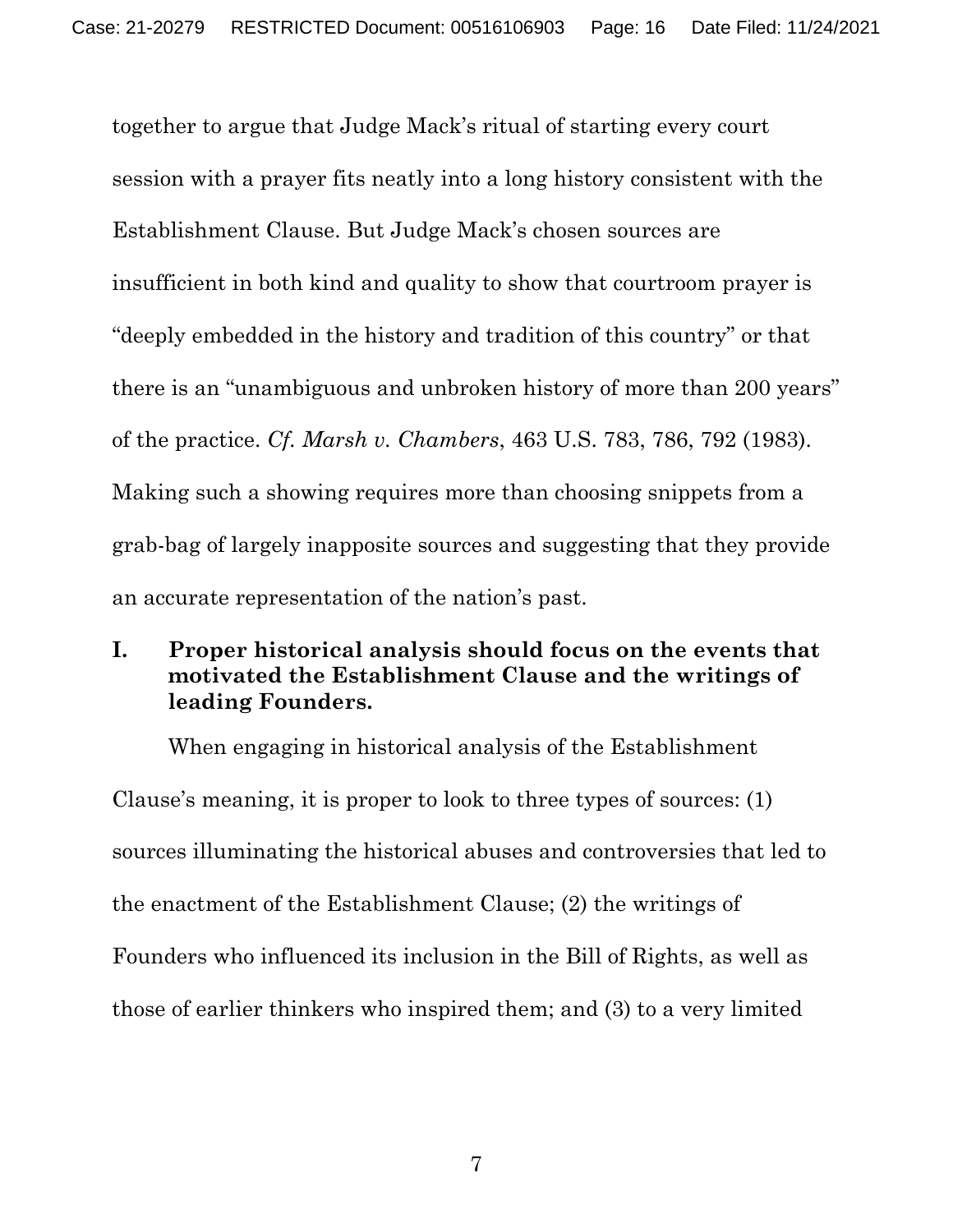extent, federal-government actions occurring shortly after the First Amendment was adopted.

#### **A. Events before the First Amendment's adoption and the writings of leading Founders are the best evidence of the Establishment Clause's purpose.**

Among the touchstones that courts use to interpret the Establishment Clause are sources discussing the events that motivated the Founders to adopt the First Amendment's Religion Clauses. That is because the "meaning and scope of the First Amendment" are best understood in light "of its history and the evils it was designed forever to suppress." *Everson v. Bd. of Educ.*, 330 U.S. 1, 14–15 (1947). For "the First Amendment reflected in the minds of early Americans a vivid mental picture of conditions and practices which they fervently wished to stamp out in order to preserve liberty for themselves and for their posterity." *Id.* at 8. Understanding the reasons for the creation of the Establishment Clause helps illuminate what types of practices the Clause forbids.

Relatedly, in interpreting the animating purposes and understanding of the Clause, courts look to the writings of our country's Founders and of their intellectual predecessors. James Madison in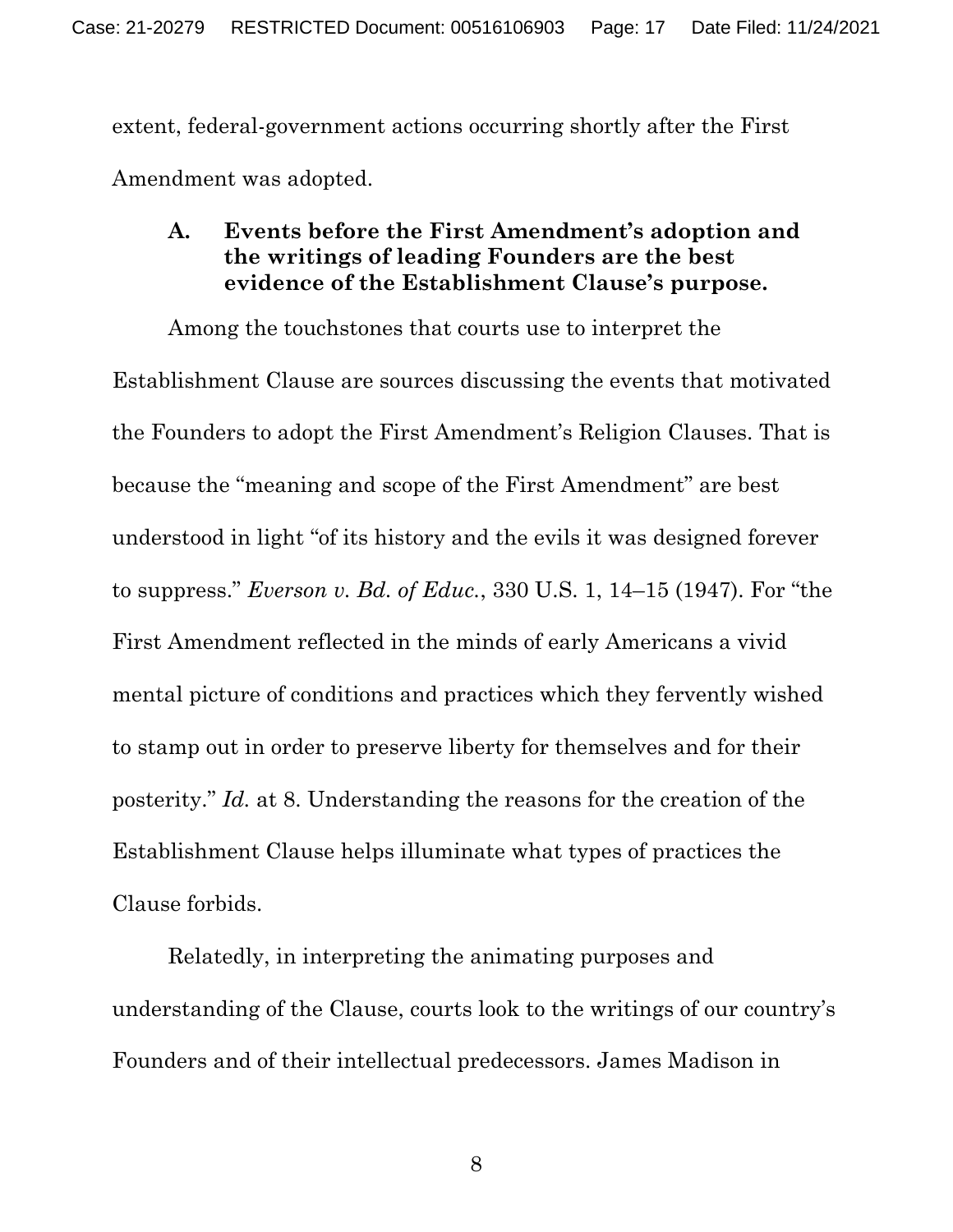particular played a "leading role[ ]" "in the drafting and adoption of" the First Amendment. *Id.* at 13. He was in many ways influenced by his long association with Thomas Jefferson and Jefferson's strong opposition to an established church in Virginia. *See id.* at 11–13; Paul Finkelman, *James Madison and the Bill of Rights: A Reluctant Paternity*, 1990 Sup. Ct. Rev. 301, 328–33, https://bit.ly/3DsAAmn.

Thus, the Supreme Court has noted that "the views of Madison and Jefferson, preceded by Roger Williams, came to be incorporated not only in the Federal Constitution but likewise in those of most of our States." *Sch. Dist. of Abington Twp. v. Schempp*, 374 U.S. 203, 214 (1963) (footnote omitted). The Court has therefore focused on the views of these leading thinkers in construing the Establishment Clause. *See, e.g.*, *Everson*, 330 U.S. at 11–13 (extensively discussing and relying on Madison's and Jefferson's writings); *Flast v. Cohen*, 392 U.S. 83, 103 (1968) (relying on Madison's writings); *Schempp*, 374 U.S. at 213–14 (same); *Larson v. Valente*, 456 U.S. 228, 245 (1982) (same); *Lee v. Weisman*, 505 U.S. 577, 590 (1992) (same); *Arizona Christian Sch. Tuition Org. v. Winn*, 563 U.S. 125, 140–41 (2011) (same); *Comm. for Pub. Educ. & Religious Liberty v. Nyquist*, 413 U.S. 756, 770 n.28 (1973)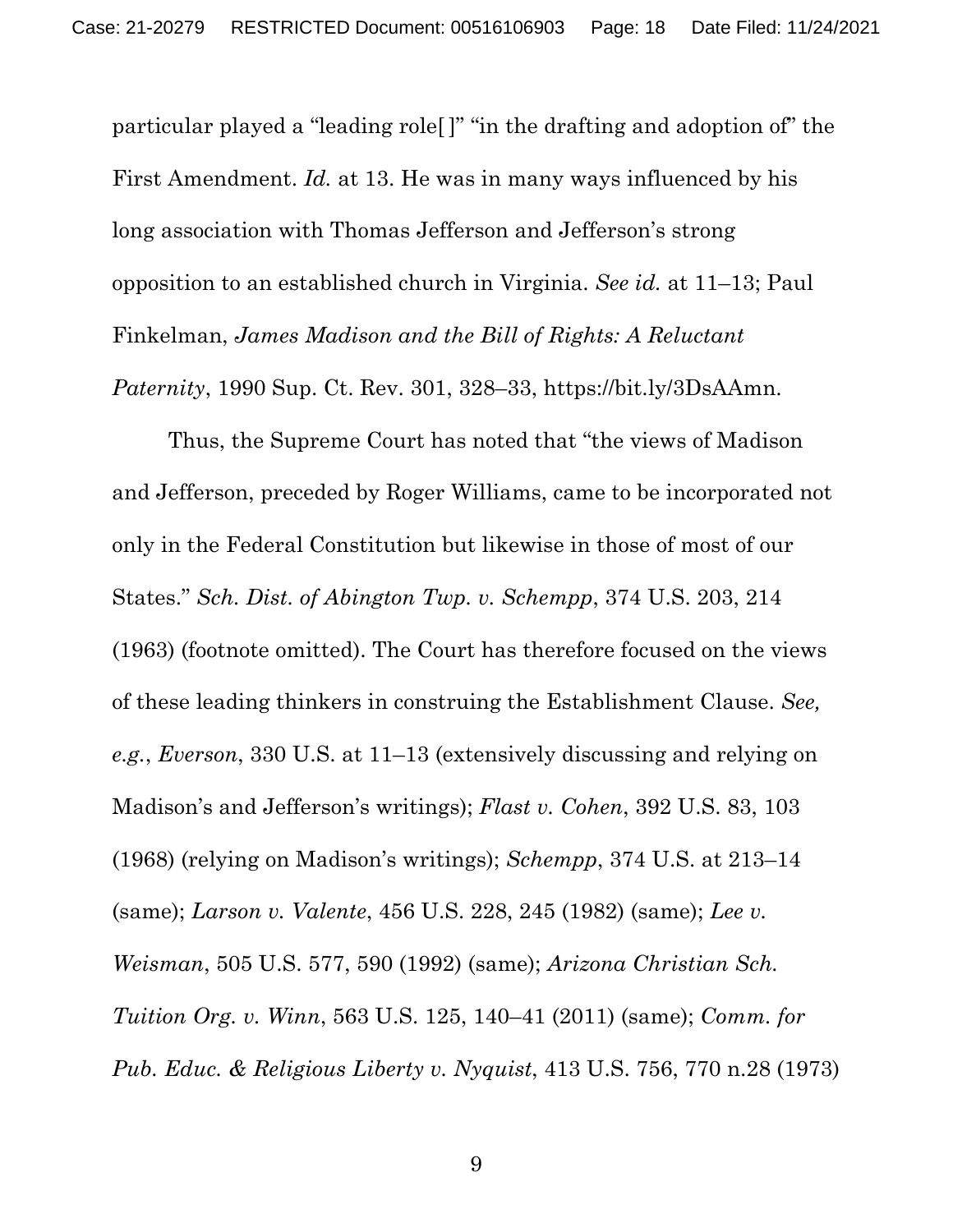(discussing Madison's writings and Jefferson-authored Virginia Statute for Religious Freedom); *Reynolds v. United States*, 98 U.S. 145, 162–63 (1878) (interpreting the First Amendment based on how "religious freedom is defined" in the Virginia Statute); *McCreary Cnty. v. ACLU of Ky.*, 545 U.S. 844, 878 (2005) (citing Madison and Jefferson).

## **B. In very limited circumstances, courts consider the federal government's actions shortly after the Bill of Rights was approved by Congress as additional evidence of the Establishment Clause's purpose.**

Another historical tool courts use to interpret the Establishment Clause is evidence describing federal-government actions and practices in the period immediately following the First Amendment's ratification. The Supreme Court relied on this type of analysis in its cases concerning opening prayers before legislative bodies, *Marsh*, 463 U.S. 783, and *Town of Greece v. Galloway*, 572 U.S. 565 (2014). In concluding in *Marsh* that legislative prayer is constitutional, the Court emphasized that, in 1789, Congress authorized public funding of legislative chaplains just three days before approving the language of the First Amendment. *See Marsh*, 463 U.S. at 787–90; *accord Greece*, 572 U.S. at 576. The Court reasoned, therefore, that the First Amendment's framers could not have thought that its Establishment Clause prohibits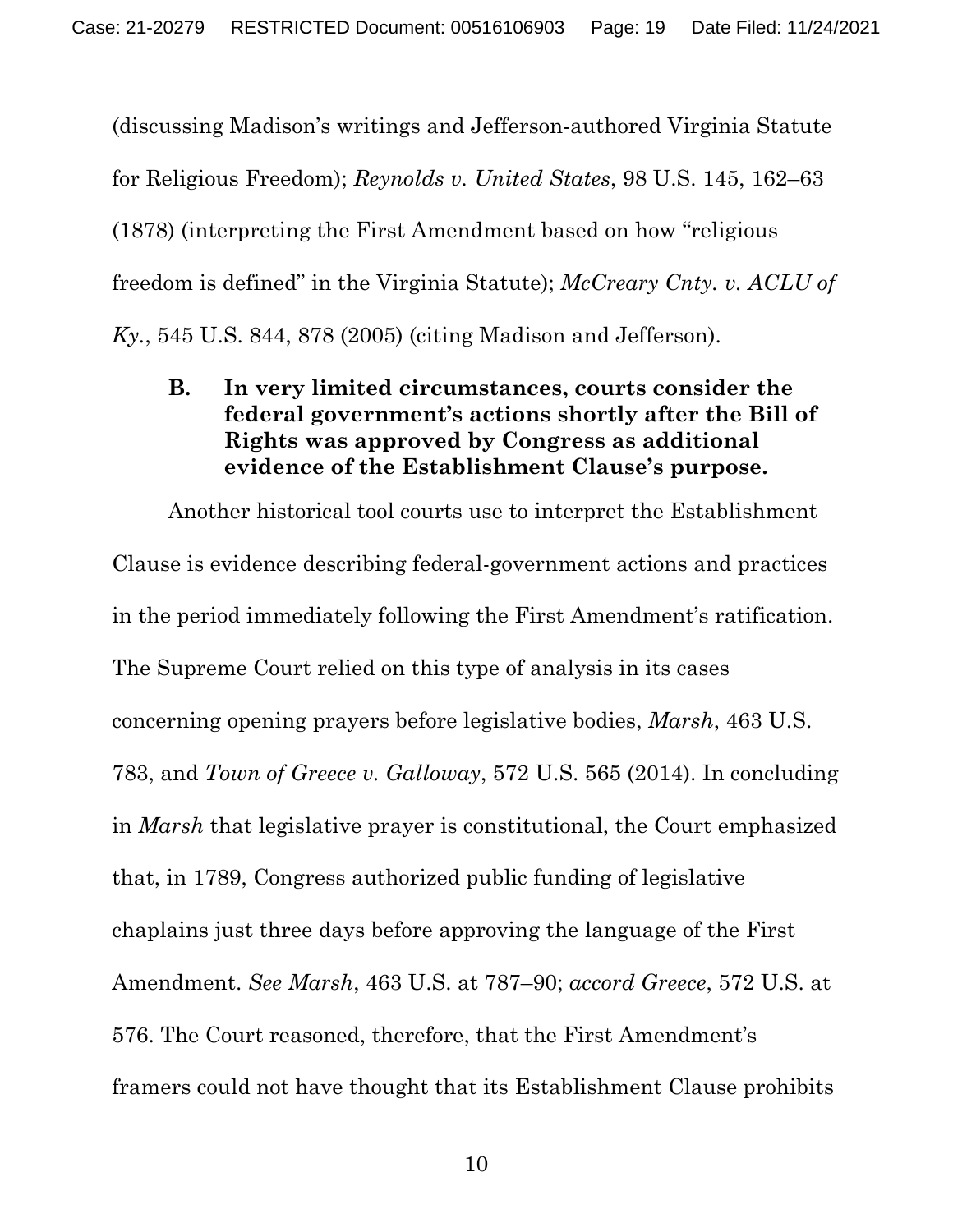legislative prayer. *See Marsh*, 463 U.S. at 790; *accord Greece*, 572 U.S. at 576. The Court also emphasized that the practice of legislative prayer has continued in Congress from 1789 through today without interruption. *See Marsh*, 463 U.S. at 788, 790, 792; *accord Greece*, 572 U.S. at 575–76.

It is improper, however, to extend this type of interpretation significantly (if at all) beyond its narrow and unusual circumstances. First, it is wrong to consider state or local actions that occurred after the Establishment Clause's adoption in interpreting the Clause's meaning. That is because "the relevant historical practices are" only "those conducted by governmental units which were subject to the constraints of the Establishment Clause." *County of Allegheny v. ACLU Greater Pittsburgh Chapter*, 492 U.S. 573, 670 n.7 (1989) (Kennedy, J., concurring in the judgment in part and dissenting in part). And "[p]rior to the adoption of the Fourteenth Amendment, the First Amendment did not apply as a restraint against the states." *Everson*, 330 U.S. at 13.

Indeed, for decades following the ratification of the First Amendment, many states sponsored religion in ways that would clearly have violated the Establishment Clause had the Clause applied to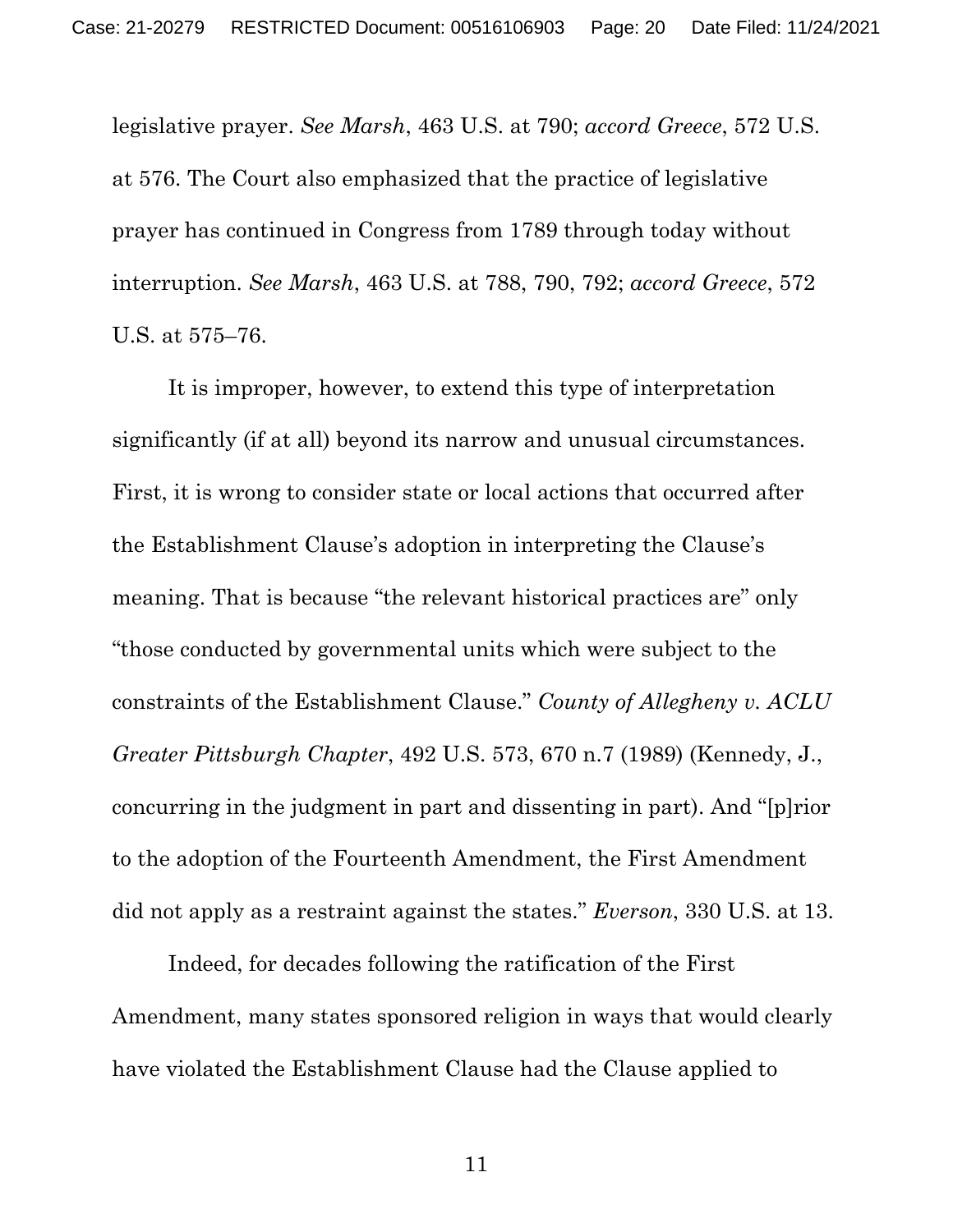them. For instance, several states maintained established churches into the early nineteenth century, and Massachusetts did so until 1833. *See*  Michael W. McConnell*, Establishment and Disestablishment at the Founding, Part I: Establishment of Religion*, 44 Wm. & Mary L. Rev. 2105, 2126 (2003). Other states maintained religious tests for holding public office, at least one of which remained in place until 1961. *See* J. Jackson Barlow, *Officeholding: Religious-Based Limitations in Eighteenth-Century State Constitutions*, *in Religion and American Law: An Encyclopedia* 346–48 (Paul Finkelman ed., 2000); *Torcaso v. Watkins*, 367 U.S. 488, 489, 496 (1961). And some states had constitutional provisions that facially discriminated against non-Christians. *See* Alex J. Luchenitser & Sarah R. Goetz*, A Hollow History Test: Why Establishment Clause Cases Should Not Be Decided through Comparisons with Historical Practices*, 68 Cath. U. L. Rev. 653, 666 (2019). For example, until 1968, New Hampshire's Bill of Rights specified that only "[e]very denomination of *christians* . . . shall be equally under the protection of the law." *See* Morton Borden, *Jews, Turks, and Infidels* 35–36 (1984) (quoting N.H. Const. of 1784, art. I, § 6, https://bit.ly/3vwRPQ5) *(*emphasis added).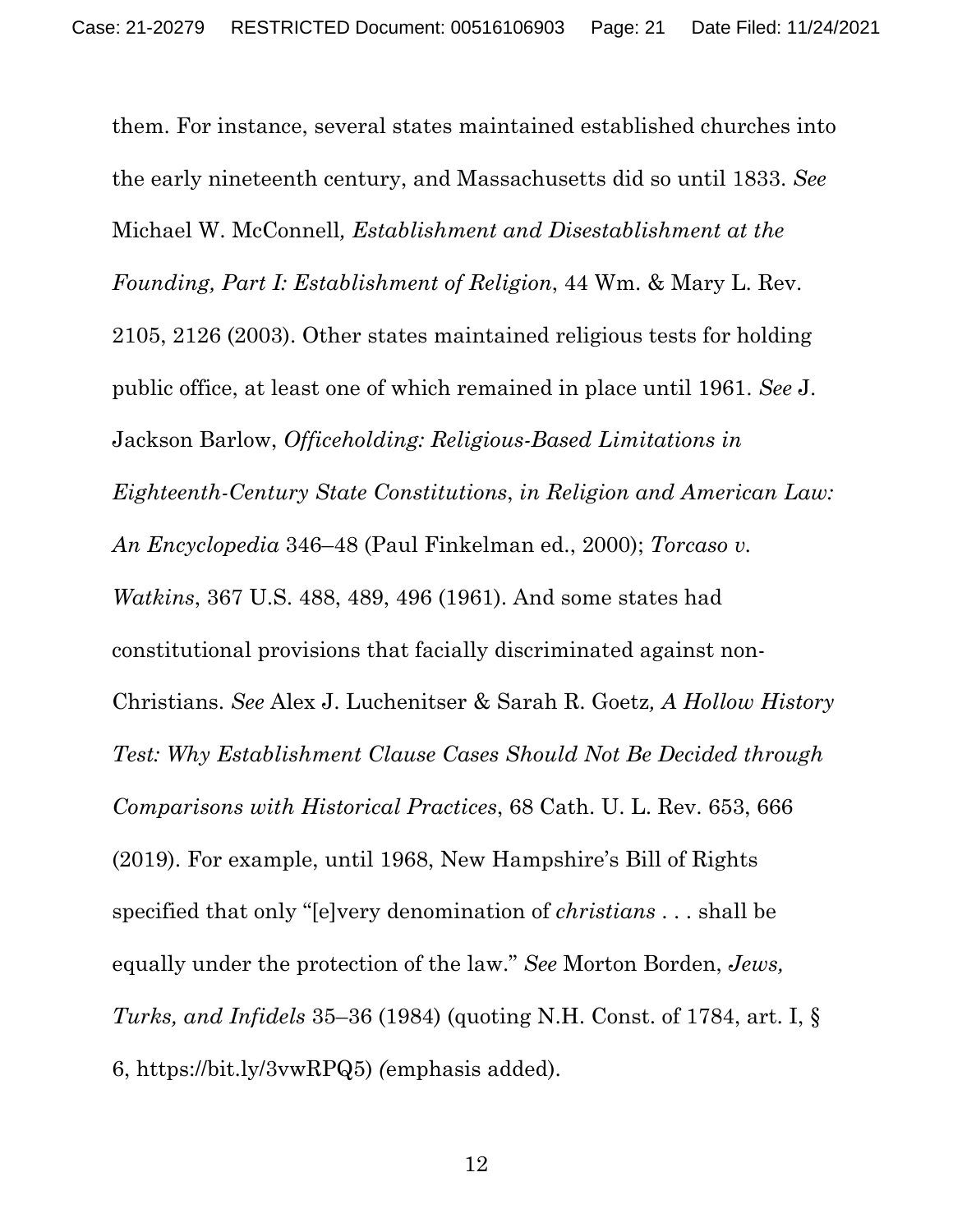Judge Mack and the Coalition thus err in relying on several antebellum state-level events to show a purported history and tradition of courtroom prayer. (*See* R.E. 37, 39.) Since the Fourteenth Amendment was ratified in 1868, and the Supreme Court did not recognize that it rendered the Religion Clauses applicable to the states until the 1940s (*see Cantwell v. Connecticut*, 310 U.S. 296, 303 (1940); *Everson*, 330 U.S. at 8), it makes no difference for purposes of interpreting the Establishment Clause that, for example, "[i]n 1791 . . . defendants sentenced to death in South Carolina [state courts] heard the invocation 'pray[ing] that the Lord might have mercy on his soul!'" (Coalition Br. 20 (quoting *State v. Washington*, 1 S.C.L. 120, 156–57 (1791) (alteration in original)).

Moreover, even with respect to federal-government actions, the later they occurred after the adoption of a constitutional provision, the less likely it is that they can properly be viewed as a reliable guide to the provision's meaning. That is because as time passes, individual legislators become less likely to act in compliance with—or even remember the meaning of—a constitutional provision they may have originally supported, and the composition of a legislature changes so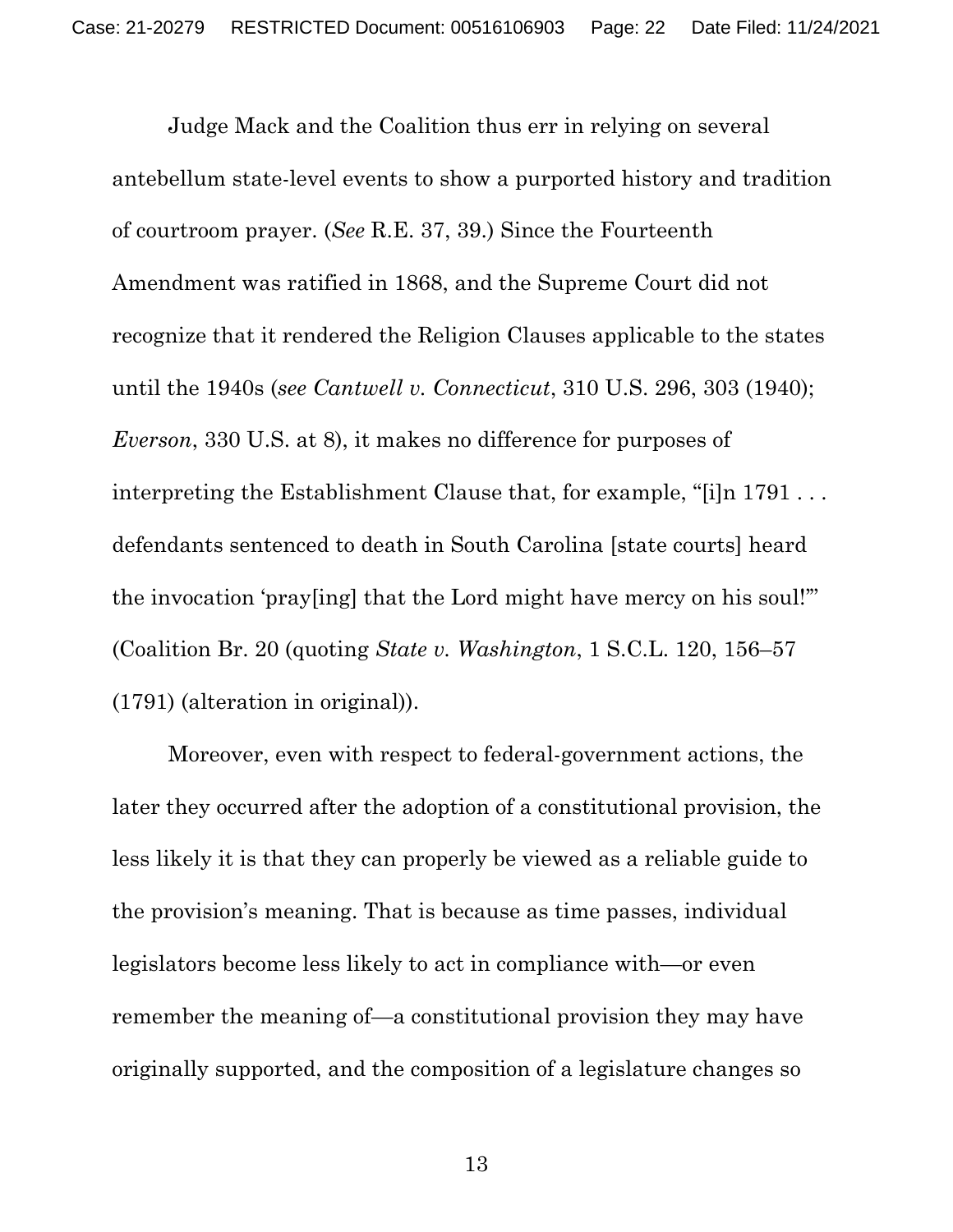that fewer and fewer of those legislators remain members. *See* 

Luchenitser, *supra*, 68 Cath. U. L. Rev. at 667–69; *see also* Laurence H. Winer & Nina J. Crimm, *God, Schools, and Government Funding: First Amendment Conundrums* 90–91 (2015). Indeed, Madison himself wrote "that Legislative precedents are frequently of a character entitled to little respect; and that those of Congress, are sometimes liable to peculiar distrust." Letter from James Madison to Spencer Roane (May 6, 1821), https://bit.ly/30H3LTW.

For instance, the very first act struck down by the Supreme Court as unconstitutional—a section of the Judiciary Act of 1789, ch. 20, § 8, 1 Stat. 73, 76—was passed by the First Congress barely a year after ratification of the Constitution. *See Marbury v. Madison*, 5 U.S. 137, 147, 176 (1803); Luchenitser, *supra*, 68 Cath. U. L. Rev. at 669–70. Just seven months after approving the Bill of Rights, the First Congress passed a law requiring that people convicted of certain theft crimes "be publicly whipped, not exceeding thirty-nine stripes" (Crimes Act of 1790, ch. 9, § 16, 1 Stat. 112)—a punishment that is now understood to violate the Eighth Amendment (*see Ingraham v. Wright*, 430 U.S. 651, 666 (1977)). And in 1798, less than a decade after approving the First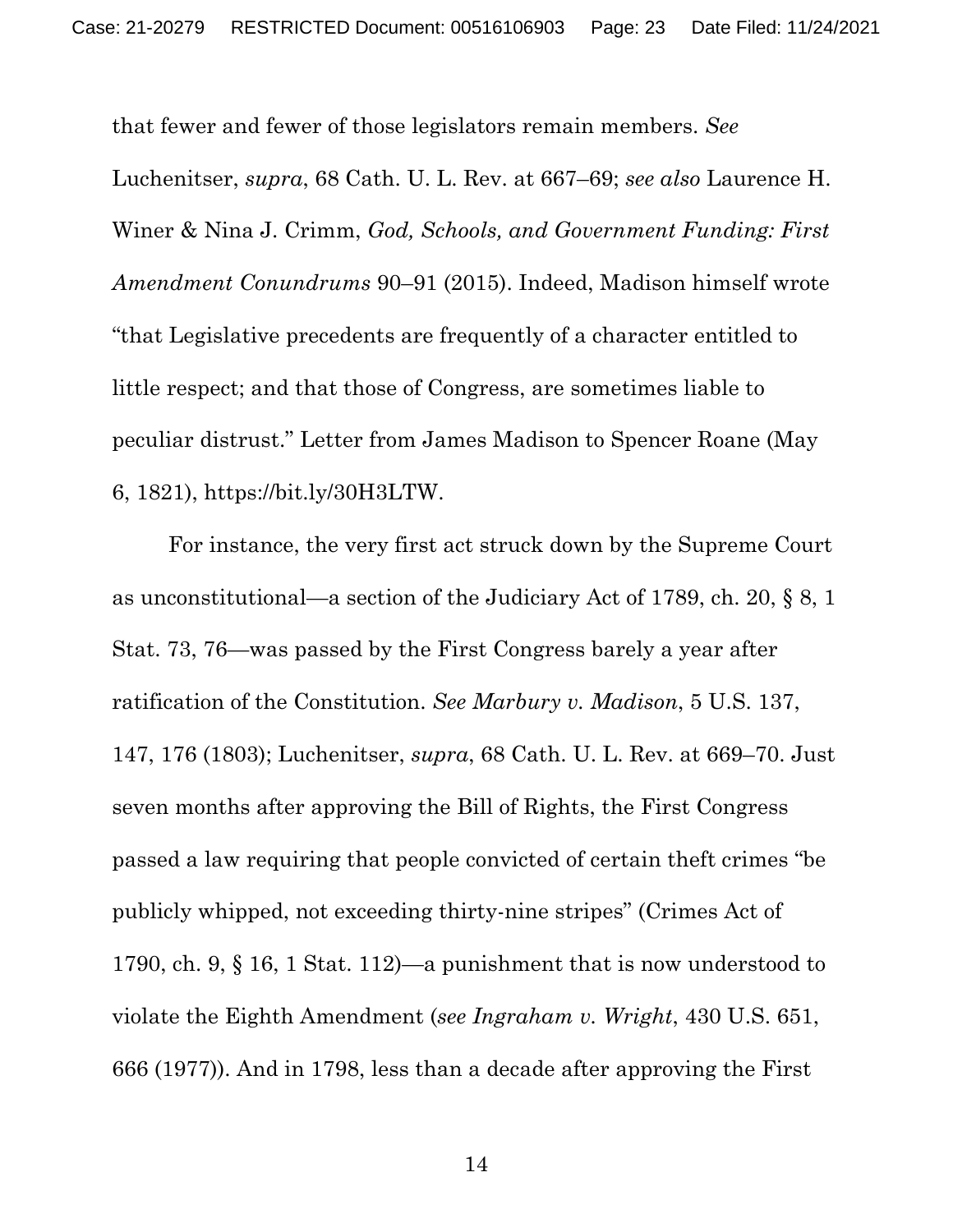Amendment, Congress passed the Sedition Act, ch. 74, 1 Stat. 596 which criminalized criticism of the President, Congress, or the U.S. government—and is roundly considered to have been unconstitutional. *See N.Y. Times Co. v. Sullivan*, 376 U.S. 254, 273–74, 276 & n.16 (1964) ("Although the Sedition Act was never tested in this Court, the attack upon its validity has carried the day in the court of history.").

Because it becomes less and less likely that governmental conduct represents a valid guide to a constitutional clause's meaning as more and more time passes after the clause's enactment, the bulk of the events on which Judge Mack and the Coalition rely are temporally irrelevant. Indeed, approximately three quarters of the incidents that Judge Mack cites occurred at least three decades after Congress submitted the First Amendment to the states. (*See* R.E. 38–45.)

## **II. Historical analysis confirms that Judge Mack's prayer practice is unconstitutional.**

Proper historical analysis reveals that there was no long, unbroken, or established history of courtroom prayer in the United States. Instead, it shows that courtroom prayer is not consistent with the purpose of the Establishment Clause, would not have been supported by the Founders whose ideas the Establishment Clause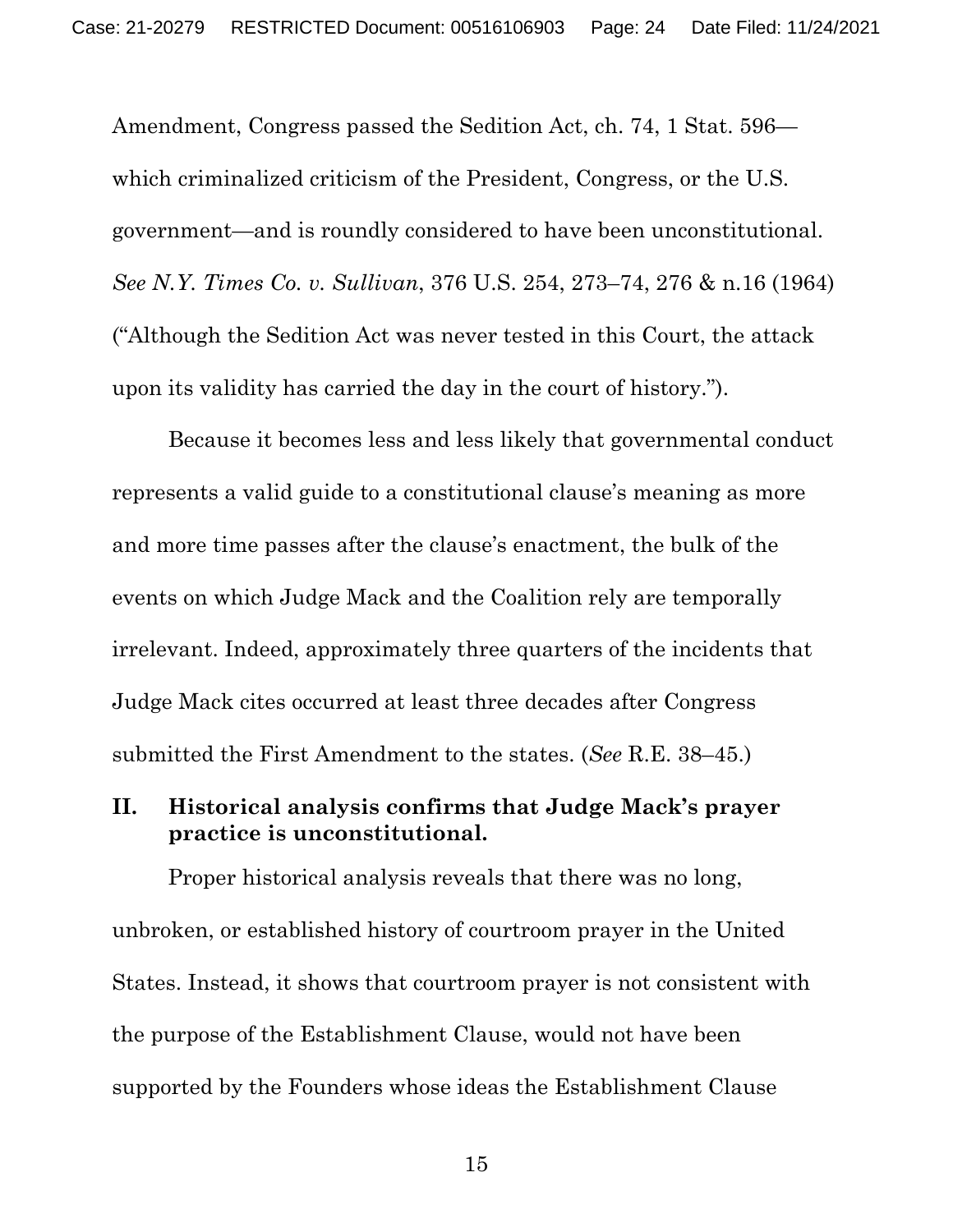reflects, and was rare around the time of the ratification of the First Amendment.

#### **A. Judge Mack's prayer practice is contrary to the Establishment Clause's purpose.**

Contrary to what the Coalition argues (Coalition Br. 5–12), the purpose of the Establishment Clause was not limited to preventing favoritism for any religious group over another. In fact, Virginia's Statute for Religious Freedom, a foundation for the First Amendment's Religion Clauses, was adopted in response to a proposal for nondiscriminatory support of religion that was soundly defeated. *See* Douglas Laycock, *"Nonpreferential" Aid to Religion: A False Claim About Original Intent*, 27 Wm. & Mary L. Rev. 875, 895–99 (1986). Rather, a principal purpose of the Establishment Clause was to prevent government from coercing—whether directly or subtly—people to support or take part in religion. Another principal purpose was to prevent government from sponsoring or becoming involved in religion.

All this is evident from an examination of the historical abuses the Clause was meant to prevent. Many American colonists left Europe to escape religious persecution—including official established churches, taxation to support the churches, required attendance at church, and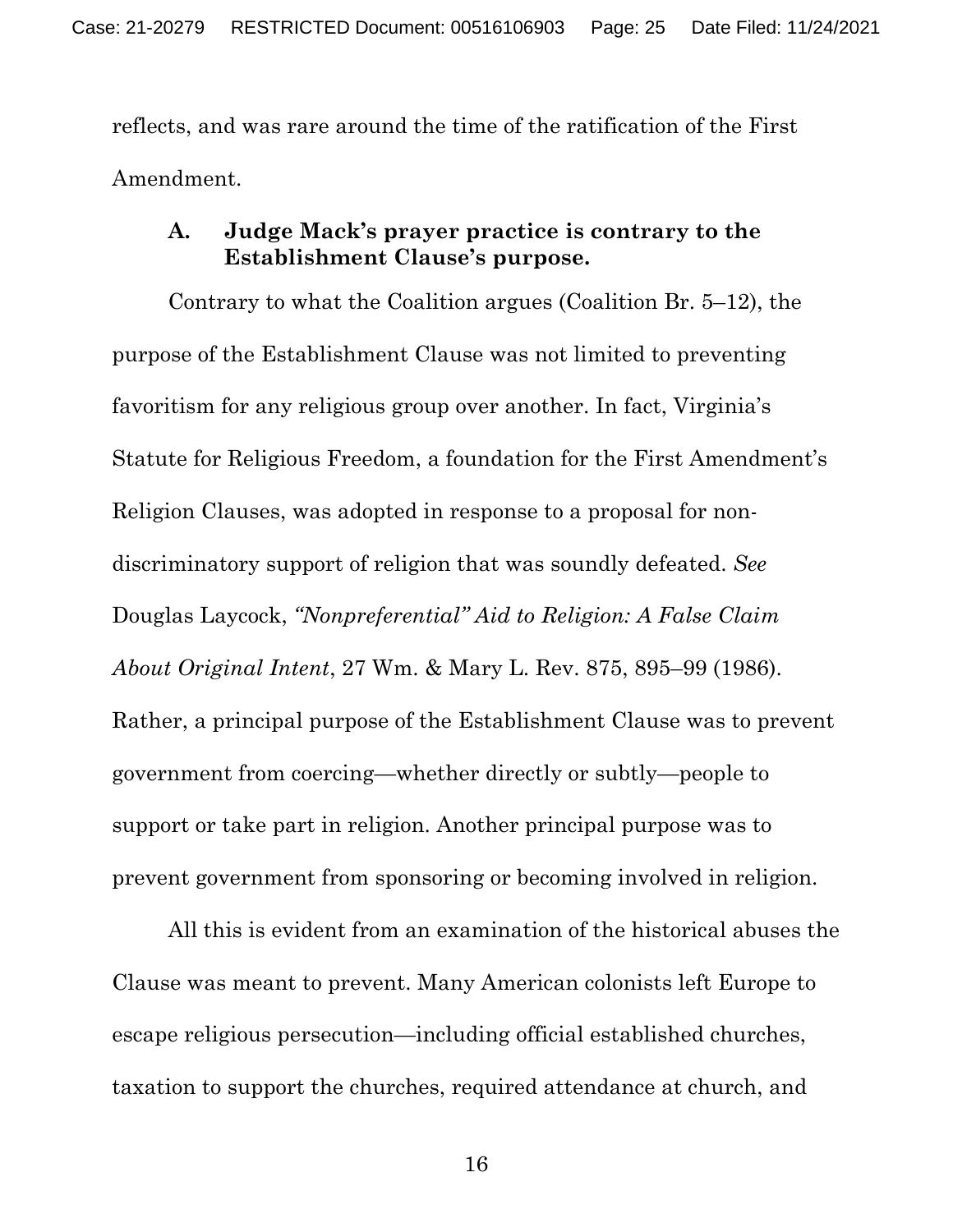punishment of dissenters. *See Everson*, 330 U.S. at 8–9. Yet subsequently, in many colonies, the same abuses were repeated. *See id.*  at 9–11. And "compelled attendance at a religious worship service was [then] regarded as one of the defining characteristics (and most hated features) of religious establishments." Michael S. Paulsen, *Lemon Is Dead*, 43 Case W. Res. L. Rev. 795, 828 (1993).

Eventually, the colonists and our nation's Founders "reached the conviction that individual religious liberty could be achieved best under a government which was stripped of all power to tax, to support, or otherwise to assist any or all religions." *Everson*, 330 U.S. at 11. The Establishment Clause was therefore intended in part to prevent even "indirect coercive pressure upon religious minorities to conform." *Engel v. Vitale*, 370 U.S. 421, 431 (1962). And the "first and most immediate purpose" of the Clause "rested on the belief that a union of government and religion tends to destroy government and to degrade religion." *Id.* The Clause was accordingly understood to bar "a fusion of governmental and religious functions or a concert or dependency of one upon the other to the end that official support of the State or Federal Government would be placed behind the tenets of one or of all orthodoxies."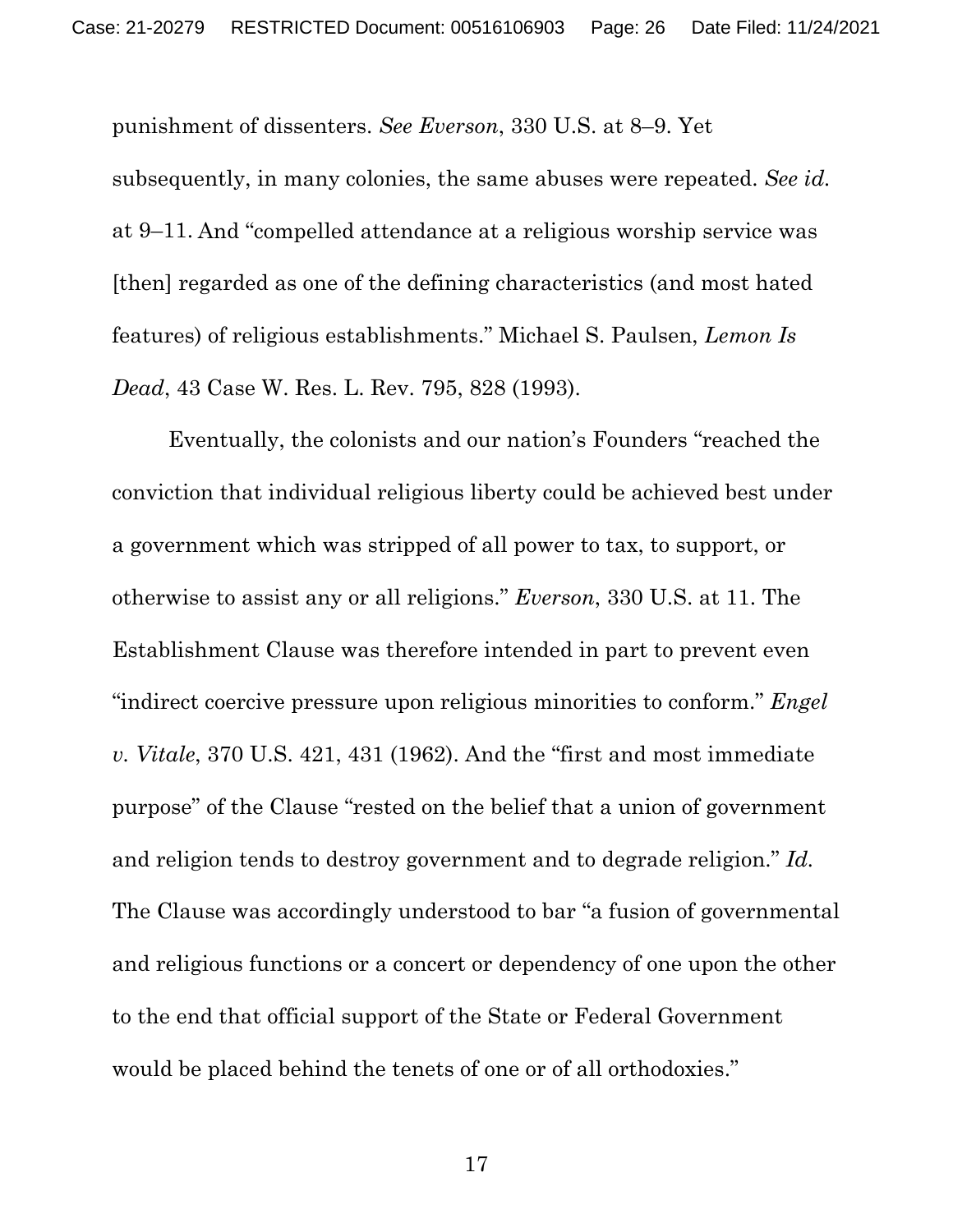*Schempp*, 374 U.S. at 222. "The Establishment Clause thus stands as an expression of principle on the part of the Founders of our Constitution that religion is too personal, too sacred, too holy, to permit its 'unhallowed perversion' by a civil magistrate." *Engel*, 370 U.S. at 431–32 (quoting James Madison, *Memorial and Remonstrance against Religious Assessments* (1785), https://bit.ly/2YwACub).

The writings of Madison, Jefferson, and related thinkers further demonstrate that the Establishment Clause was intended to prevent both governmental religious coercion—including of an indirect nature and involvement by government with religion. On coercion, for instance, Jefferson wrote:

Truth can stand by itself. Subject opinion to coercion: whom will you make your inquisitors? Fallible men; men governed by bad passions, by private as well as public reasons. And why subject it to coercion? To produce uniformity. But is uniformity of opinion desirable? No more than of face and stature. . . . Difference of opinion is advantageous in religion. . . . What has been the effect of coercion? To make one half the world fools, and the other half hypocrites. To support roguery and error all over the earth.

Thomas Jefferson, *Notes on the State of Virginia* 167–68 (1787),

https://bit.ly/3x1tu5D.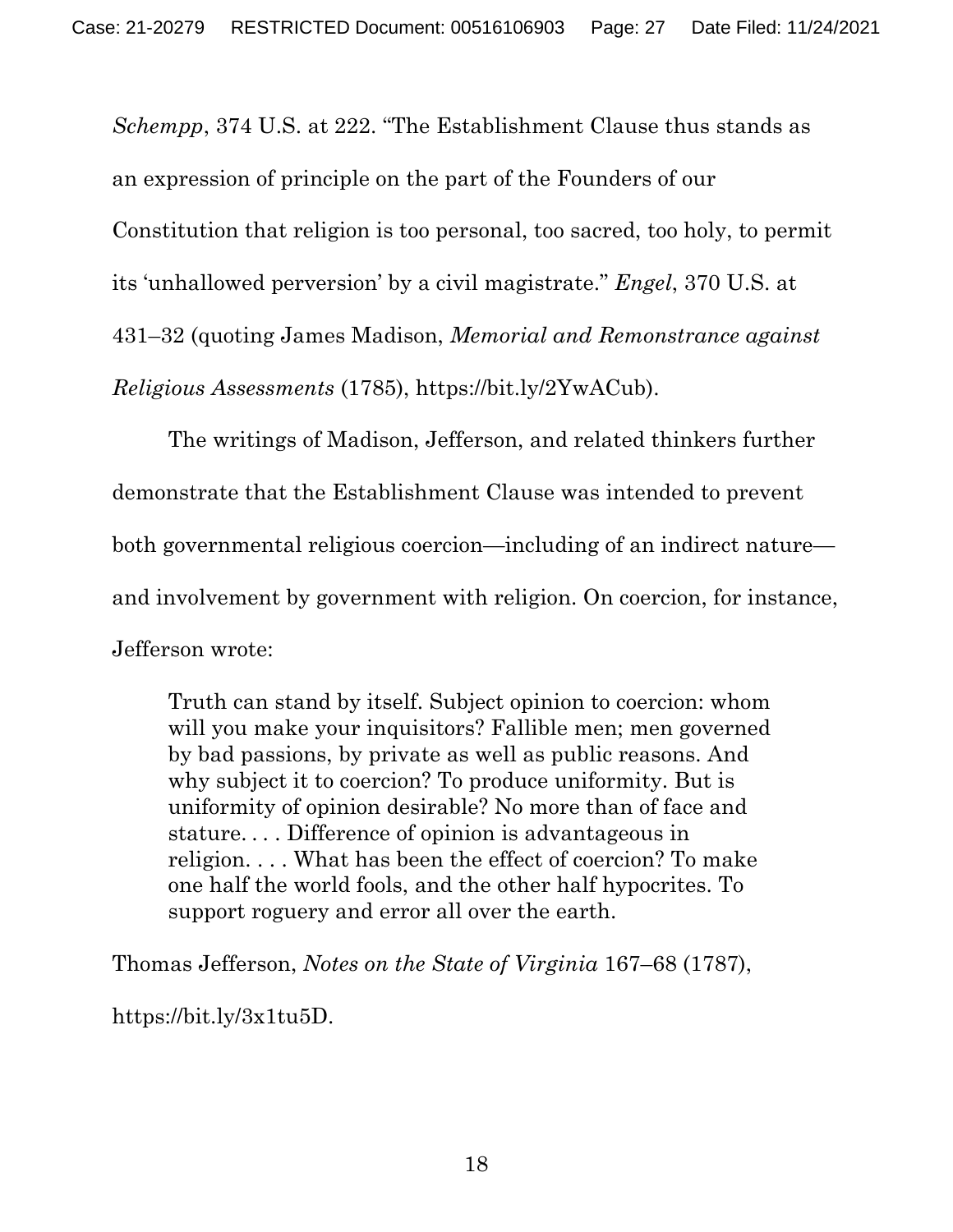Similarly, the famed Virginia Statute for Religious Freedom which Jefferson wrote and Madison guided to passage (*see* David S. Bogen, *The Origins of Freedom of Speech and Press*, 42 Md. L. Rev. 429, 455 (1983))—stated that "to suffer the civil magistrate to intrude his powers into the field of opinion, and to restrain the profession or propagation of principles on supposition of their ill tendency, is a dangerous fallacy, which at once destroys all religious liberty." An Act for Establishing Religious Freedom*,* Chap. XXXIV, 12 Hening 84 (1786). It was for this reason that the Statute declared that "no man shall be compelled to frequent or support any religious worship." *Id.*

Madison developed a passion for preventing religious coercion by government partly because of "his experience of seeing Baptist ministers in jail" as a result of their religious differences with governing authorities. McConnell, *supra*, 44 Wm. & Mary L. Rev. at 2166. Reflecting on that experience, Madison wrote, "[t]hat diabolical, hellconceived principle of persecution rages among some . . . . So I must beg you to . . . pray for liberty of conscience to all." *Id.* (quoting Letter from James Madison to William Bradford (Jan. 27, 1774)).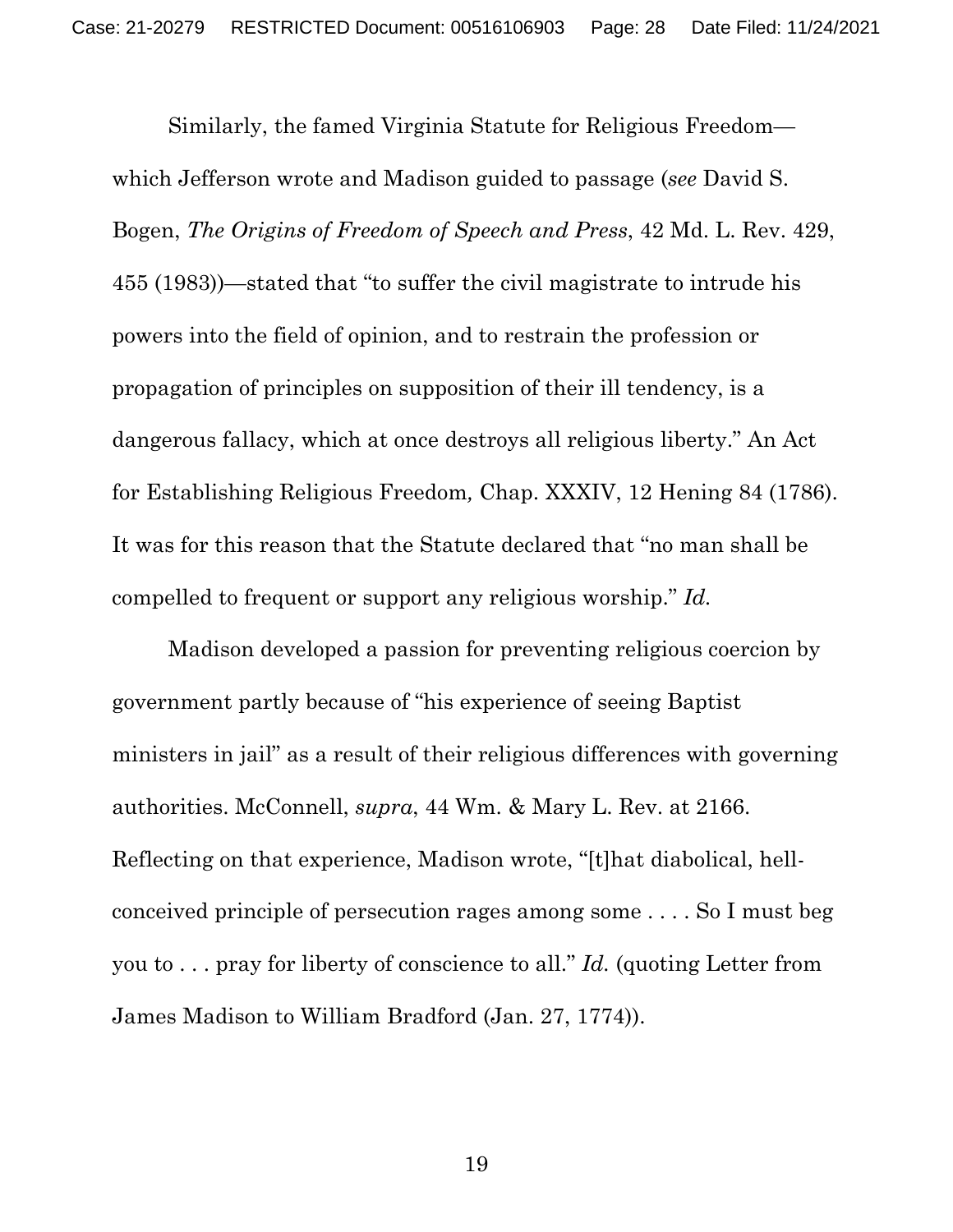And in his oft-cited *Memorial and Remonstrance Against Religious* 

*Assessments*, Madison stated:

Because we hold it for a fundamental and undeniable truth, "that Religion or the duty which we owe to our Creator and the manner of discharging it, can be directed only by reason and conviction, not by force or violence." The Religion then of every man must be left to the conviction and conscience of every man; and it is the right of every man to exercise it as these may dictate.

Madison, *Memorial and Remonstrance*, *supra* (quoting Virginia Decl. of Rights of 1776, art. XVI). Likewise, John Locke—a significant influence on Jefferson, Madison, and the founding generation (*see* Edward J. Eberle, *Roger Williams' Gift: Religious Freedom in America*, 4 Roger Williams U. L. Rev. 425, 468 (1999))—declared that "the magistrate's power extends not to the establishing of any articles of faith, or forms of worship, by the force of his laws." John Locke, *A Letter Concerning Toleration* 8 (1689), https://bit.ly/3qv5SVV.

What is more, the Founders had a broad view of what constitutes impermissible religious coercion by government. Jefferson was concerned not only about religious coercion sanctioned by "fine & imprisonment" but also about governmental action that could result in "some degree of proscription perhaps in public opinion." Letter from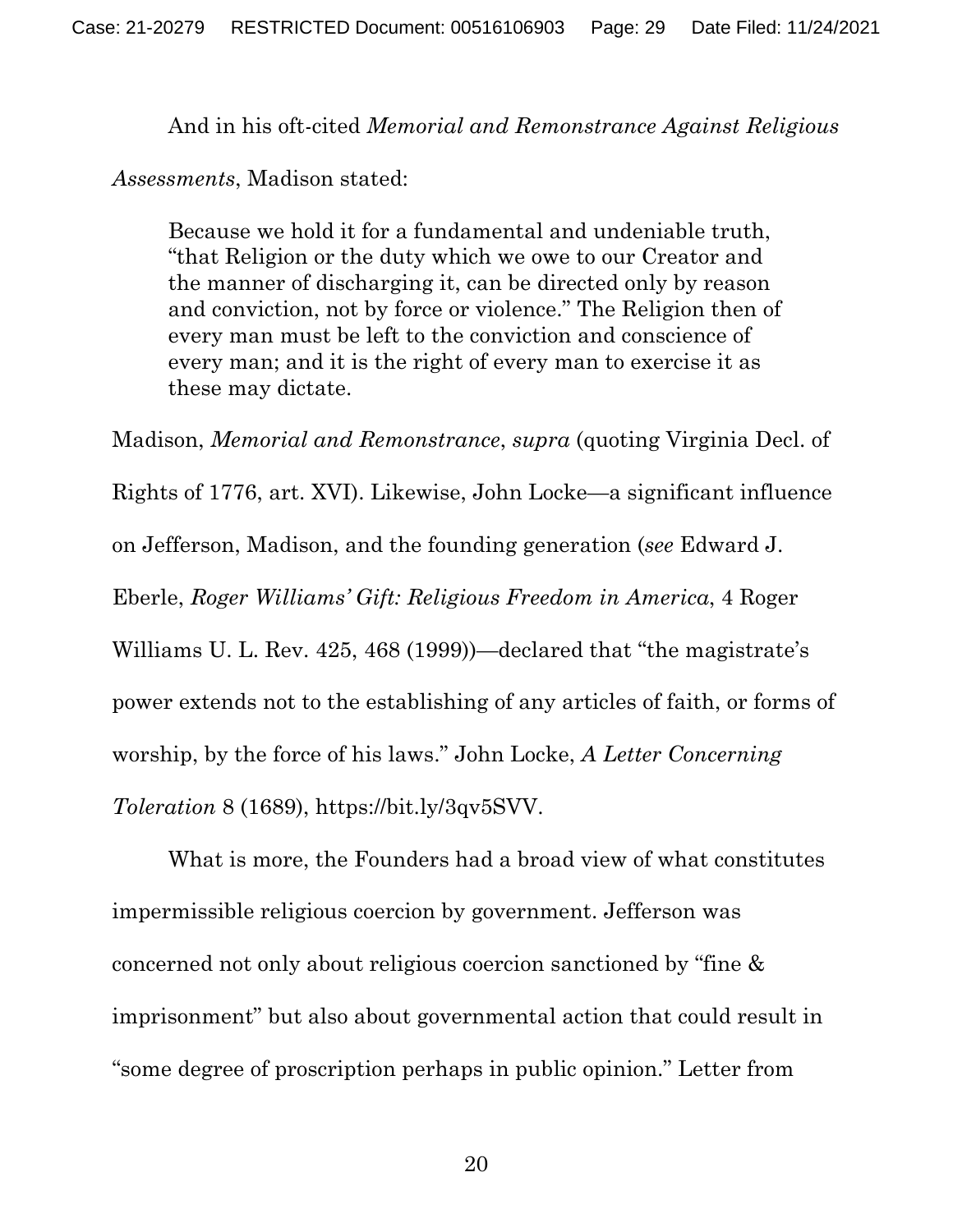Thomas Jefferson to Samuel Miller (Jan. 23, 1808),

https://bit.ly/31BeShI. He explained that official action amounting to "recommendation" of prayer, even without the backing of legal force, was no "less a *law* of conduct for those to whom it is directed." *Id.* 

Similarly, Madison wrote that even a practice of governmental "recommendation only" concerning religion "naturally terminates in a conformity to the creed of the major[ity] and of a single sect, if amounting to a majority." James Madison, *Detached Memoranda*  (1820), https://bit.ly/3HGs2e7. And the Baptist minister John Leland, who "may have been" "the most important proponent of the Establishment Clause" (Andrew Koppelman, *Phony Originalism and the Establishment Clause*, 103 Nw. U. L. Rev. 727, 741 n.67 (2009)), stated that

the minds of men are biassed to embrace that religion which is favored and pampered by law (and thereby hypocrisy is nourished) while those who cannot stretch their consciences to believe any thing and every thing in the established creed are treated with contempt and opprobrious names; and by such means some are pampered to death by largesses and others confined from doing what good they otherwise could by penury.

John Leland, *The Rights of Conscience Inalienable* (1791),

https://bit.ly/3HDcEyO.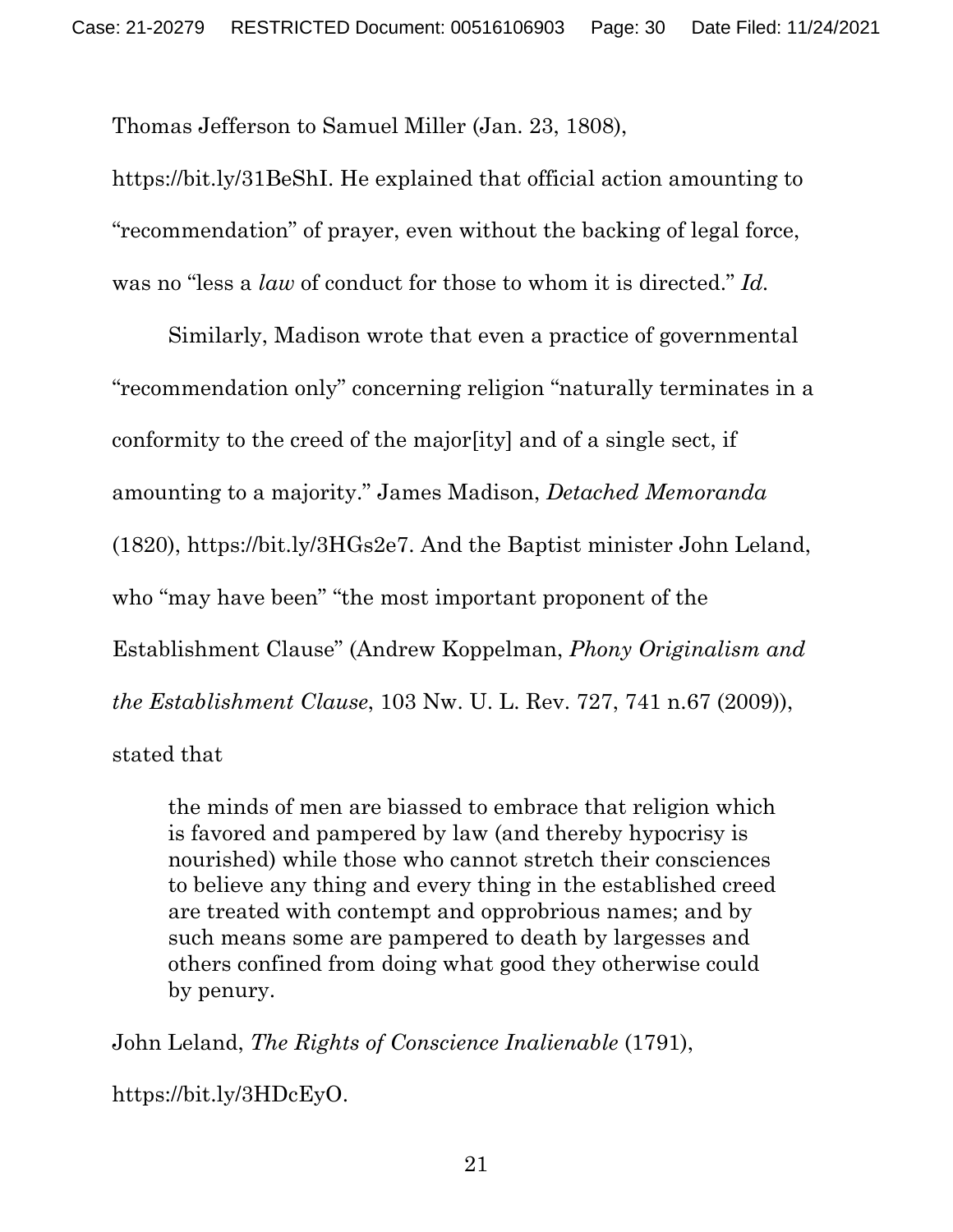The Founders further believed that—just like followers of minority faiths—nonbelievers should be fully protected against coercion in religious matters. Jefferson explained that his Virginia Statute omitted any reference to Jesus Christ in order "to comprehend, within the mantle of [the law's] protection, the Jew and the Gentile, the Christian and Mahometan, the Hindoo, and Infidel of every denomination." 1 *Writings of Thomas Jefferson* 62 (P. Ford ed. 1892). Jefferson also wrote, "The legitimate powers of government extend to such acts only as are injurious to others. But it does me no injury for my neighbour to say there are twenty gods, or no God." Jefferson, *Notes on the State of Virginia*, *supra*, at 166. Likewise, Reverend Leland stated:

Let every man speak freely without fear—maintain the principles that he believes—worship according to his own faith, either one God, three Gods, no God, or twenty Gods; and let government protect him in so doing, i.e. see that he meets with no personal abuse or loss of property for his religious opinions.

Leland, *supra*.

 In addition to opposing religious coercion by government, the Founders were concerned about any form of governmental sponsorship of or involvement with religious activities. Jefferson wrote: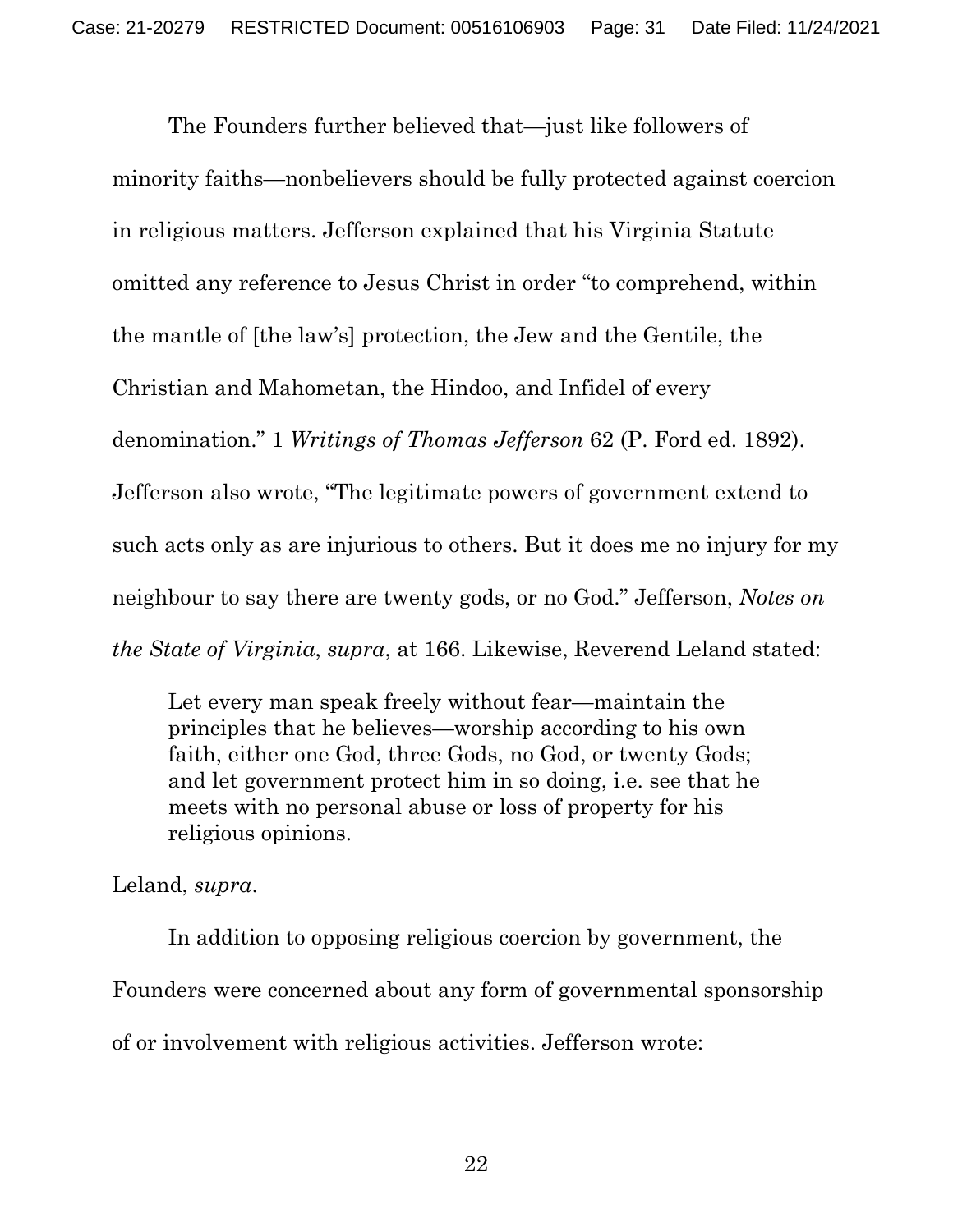I consider the government of the US. as interdicted by the constitution from intermedling with religious institutions, their doctrines, discipline, or exercises. . . . I do not believe it is for the interest of religion to invite the civil magistrate to direct it's exercises . . . . fasting & prayer are religious exercises. . . . every religious society has a right to determine for itself the times for these exercises & the objects proper for them according to their own particular tenets. and this right can never be safer than in their own hands, where the constitution has deposited it.

Letter from Jefferson to Miller, *supra*. Madison warned against

the old error, that without some sort of alliance or coalition between Government & Religion, neither can be duly supported. Such indeed is the tendency to such a Coalition, and such its corrupting influence on both the parties, that the danger can not be too carefully guarded against. . . . Religion & Govt. will both exist in greater purity, the less they are mixed together.

Letter from James Madison to Edward Livingston (July 10, 1822), https://bit.ly/3BUkbp6. And Reverend Leland said, "Government has no more to do with the religious opinions of men than it has with the principles of the mathematics. . . . The duty of magistrates is not to judge of the divinity or tendency of doctrines. . . ." Leland, *supra*.

 Judge Mack's prayer practice produces the very evils of governmental religious coercion and entwinement against which the Establishment Clause was intended to guard. As Justice Alito recognized in a concurring opinion in *Greece*, while the Supreme Court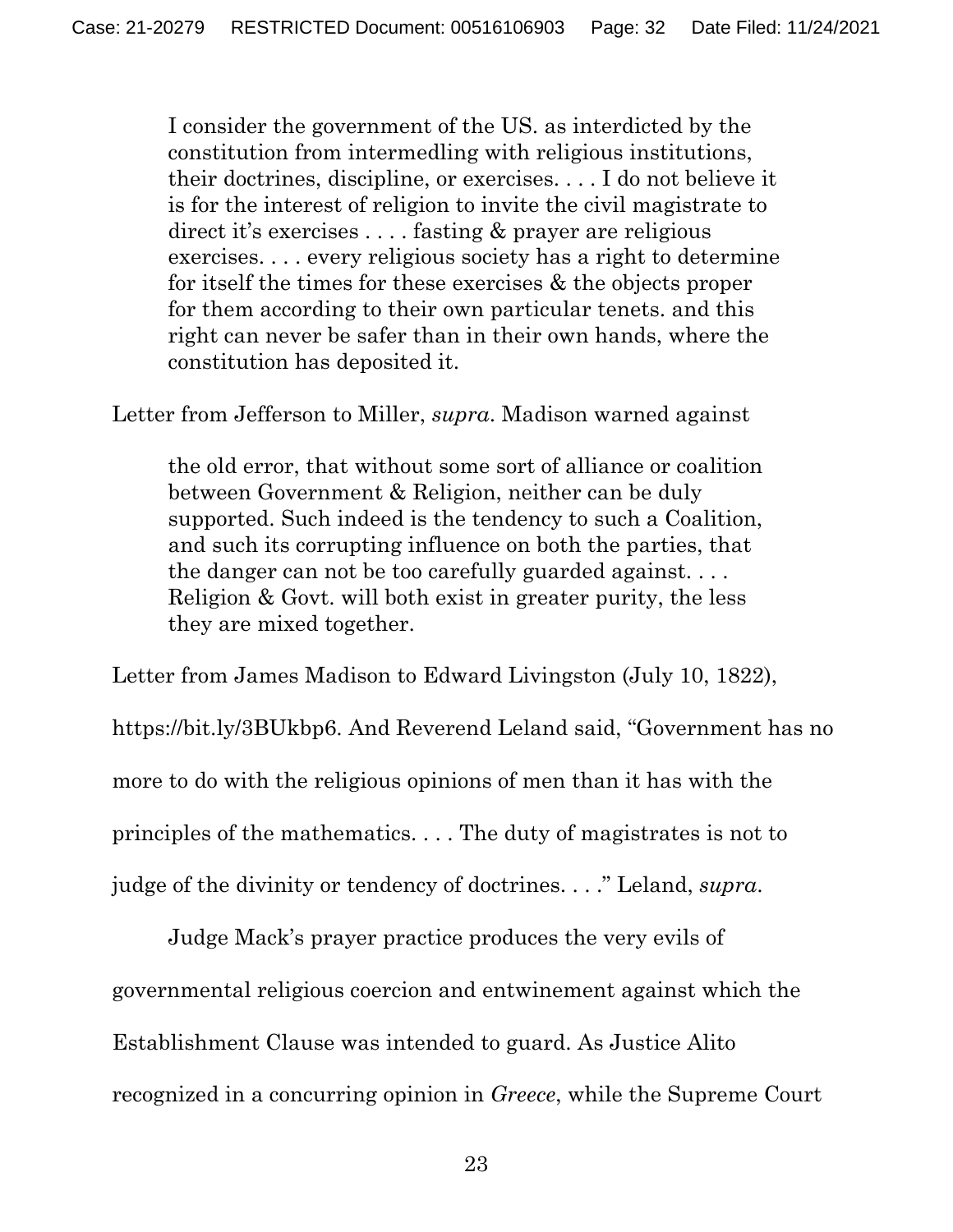has held that prayers prior to the commencement of legislative meetings are not inherently coercive, "an adjudicatory proceeding" is different—permitting "a litigant awaiting trial [to be] asked by the presiding judge to rise for a Christian prayer" would "lead[ ] . . . to a country in which religious minorities are denied the equal benefits of citizenship." *See* 572 U.S. at 594, 603 (Alito, J., concurring). Yet here Judge Mack effectively pressures a captive audience of citizens to participate in religious worship before he decides their cases or, in the case of a jury trial, exercises substantial control over the proceedings. (*See* R.E. 19–20.) That Judge Mack nominally allows attendees to leave the courtroom before the prayer commences does not render the practice noncoercive—attorneys and litigants are loath to walk out because they know that Judge Mack will see them when they reenter and they fear that he will view them with disfavor as a result. (R.E. 19–20, 26–27.) Moreover, on at least one occasion, the court clerk summoned an attorney and a litigant into the courtroom for the prayer. (R.E. 20 n.3.) And Judge Mack is plainly sponsoring religious activity and enmeshing it with fundamental operations of government. (*See* R.E. 17–20.)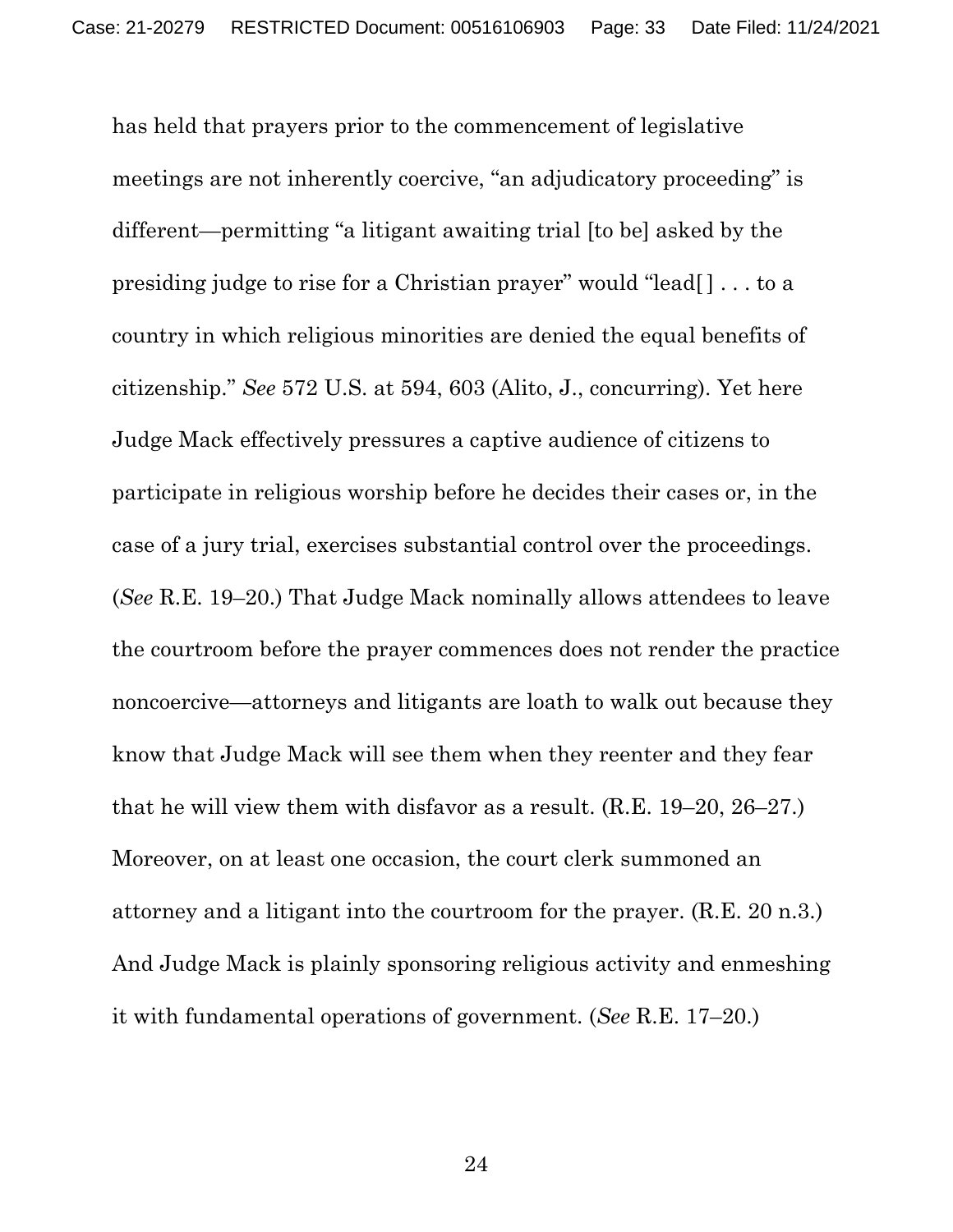## **B. Judge Mack has not demonstrated anything remotely resembling an unbroken history of prayer in the courtroom.**

In the Supreme Court's legislative-prayer cases, the Court emphasized that there was an "unambiguous and unbroken history of more than 200 years" that left "no doubt that the practice of opening legislative sessions with a prayer has become part of the fabric of our society." *Greece*, 572 U.S. at 576 (quoting *Marsh*, 463 U.S. at 792). The Court also cautioned that "[s]tanding alone, historical patterns cannot justify contemporary violations of constitutional guarantees." *Marsh*, 463 U.S. at 790.

Here, there is nothing resembling a long and unbroken history of courtroom prayer going back to the founding of our country. All that Judge Mack is able to demonstrate is that there were isolated occurrences of courtroom prayer at disconnected points in American history. And while there may have been *some* prayer at the *special occasions of ceremonial openings* of federal-court terms around the time of the Establishment Clause's adoption, as historians we are not aware of any evidence that prayer was the norm. To the contrary, there is evidence that many federal circuit-court openings that occurred during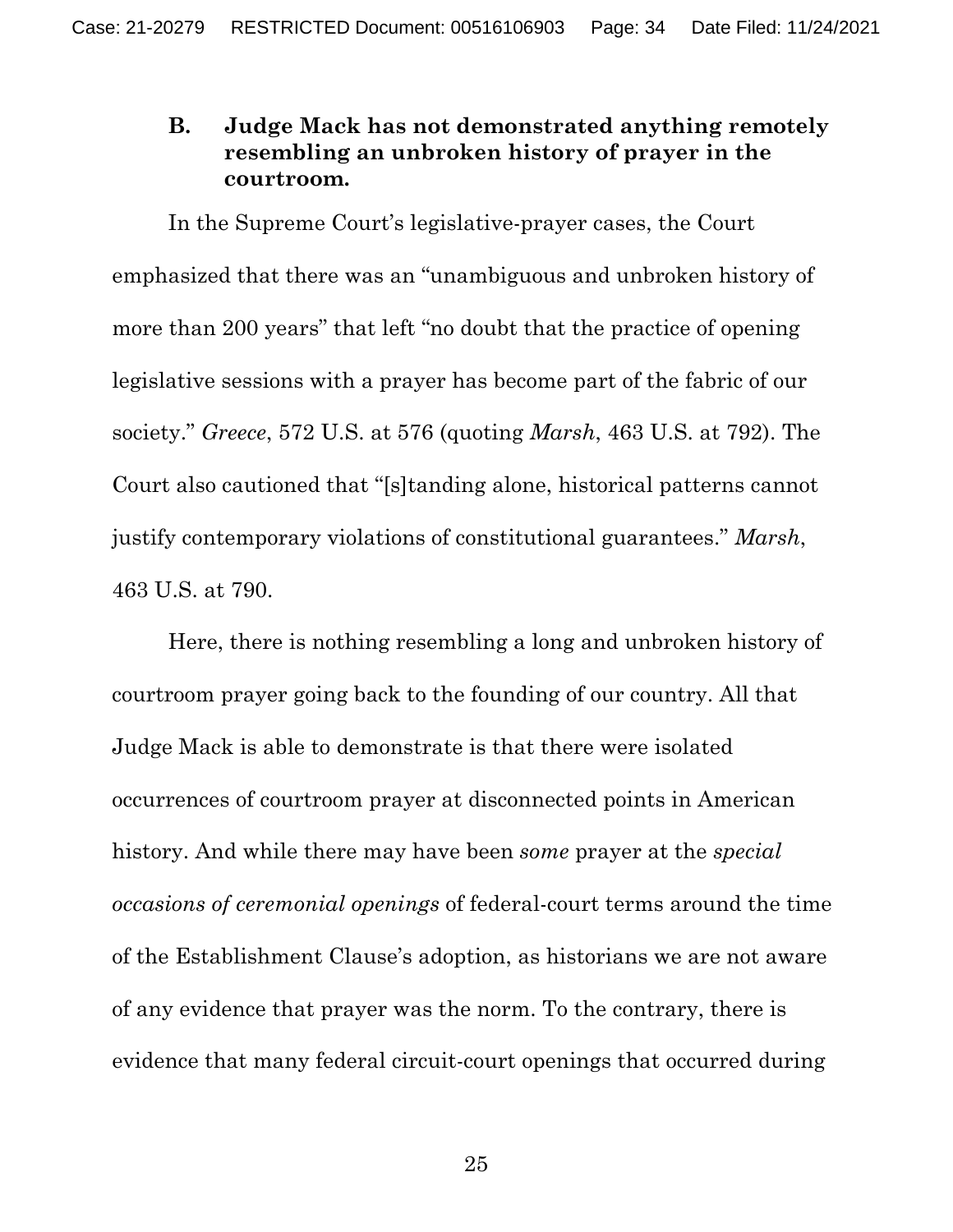the Founding Era did not include prayer. *See, e.g.*, 2 *The Documentary History of the Supreme Court of the United States, 1789–1800*, at 164 (Maeva Marcus ed., 1988) (referencing 1791 opening of Circuit Court for South Carolina without any mention of a prayer); *id.* at 166 (same for 1791 in Virginia, Maryland, and New York); *id.* at 192 (same for 1791 in Rhode Island and Vermont); *id.* at 331 (same for 1792 in Maryland).

What is more, as noted above, Judge Mack principally—and improperly—relies on events that occurred at the state level or occurred long after the adoption of the Bill of Rights. *See supra* § I(B). And even if those events were at all relevant, they do not come close to showing that courtroom prayer was ever common in the United States. Instead, Judge Mack presents "what historians properly denounce as 'law-office history"—"picking and choosing statements and events favorable to the client's cause." *See* Philip B. Kurland, *The Origins of the Religion Clauses of the Constitution*, 27 Wm. & Mary L. Rev. 839, 842 (1986).3

<sup>&</sup>lt;sup>3</sup> It is particularly problematic to rely on such law-office history in a situation like this one, in which the issue is whether judicial prayers were a common practice or a rare, sporadic occurrence. The matter at bar is unlike the Supreme Court's legislative-prayer cases, where there was a long and undisputed historical record of a continuous prayer practice in Congress. *See, e.g.*, *Greece*, 572 U.S. at 575–76; *Marsh*, 463 U.S. at 786–92. Where, as here, a party relies merely on isolated examples to argue that a practice was standard, courts should not uphold the practice on the ground that it is historically well-established (to the extent that it is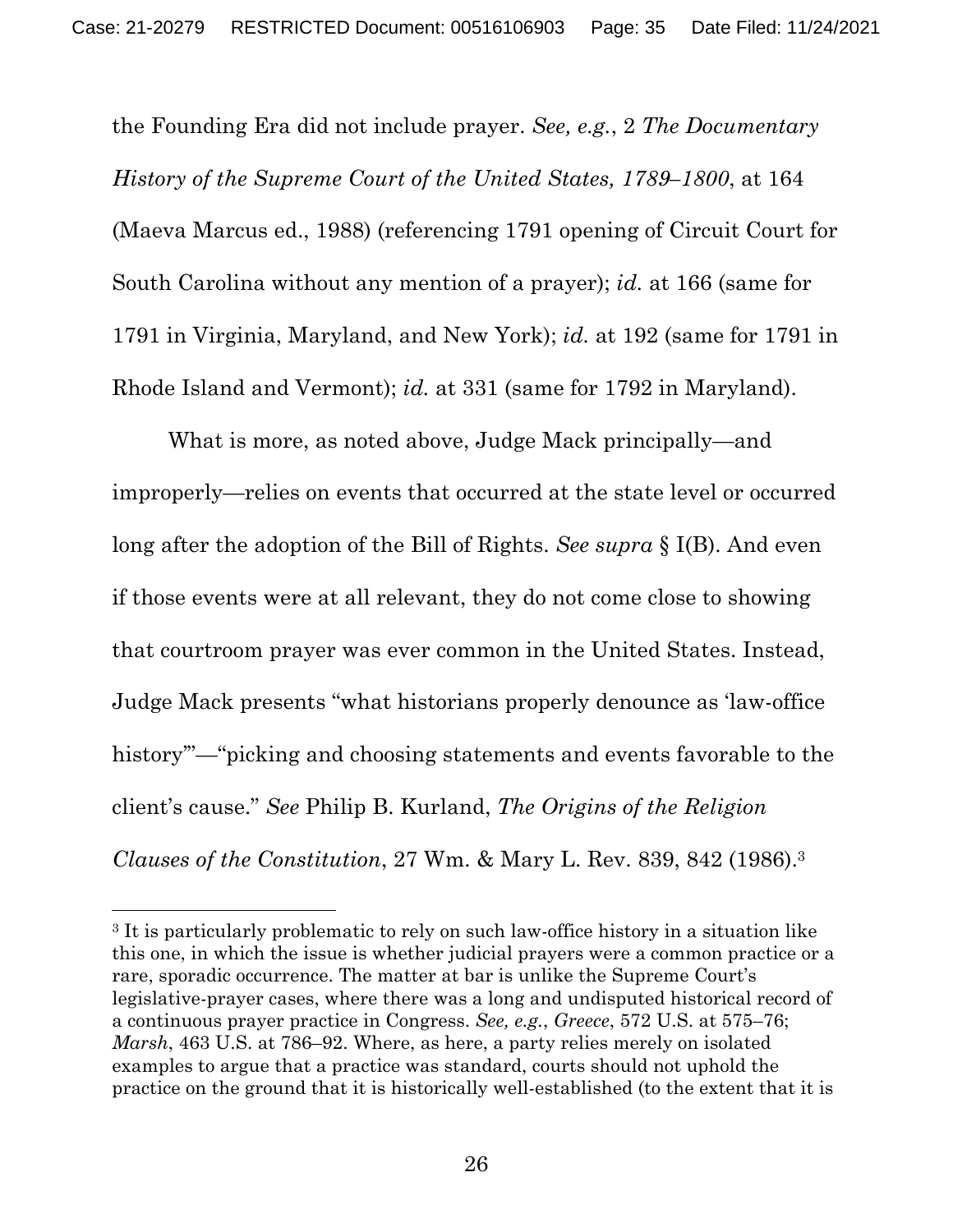Further, the sources on which Judge Mack relies have a variety of weaknesses. A good number of them undermine Judge Mack's case by making clear that the presentation of a prayer in the courtroom was unusual or contrary to standard practice. *See* Appellees' Br. 33–37. Others do not evince prayers taking place in courtrooms but instead merely reflect a desire by some that they occur. For example, Judge Mack references a "model prayer" for opening court sessions from a ministerial handbook, without presenting any proof that it was ever used. (*See* R.E. 39 ¶ 81.) Similarly, he points to a bill introduced by a state legislator to require court sessions to be opened with prayer, but he does not present any evidence that the bill passed, and it appears that it never did. (*See* R.E. 40 ¶ 92.)

Judge Mack also relies on events that are far different from his practice of opening court sessions with long and detailed prayers by ministers. For instance, most of the federal-court examples from the 1790s that Judge Mack cites describe stray religious references by judges, not opening prayers akin to Judge Mack's. (*See* R.E. 37–38 ¶¶

legally proper to do so at all) without at the very least receiving evidence of that from expert historians. Judge Mack does not present any such evidence here.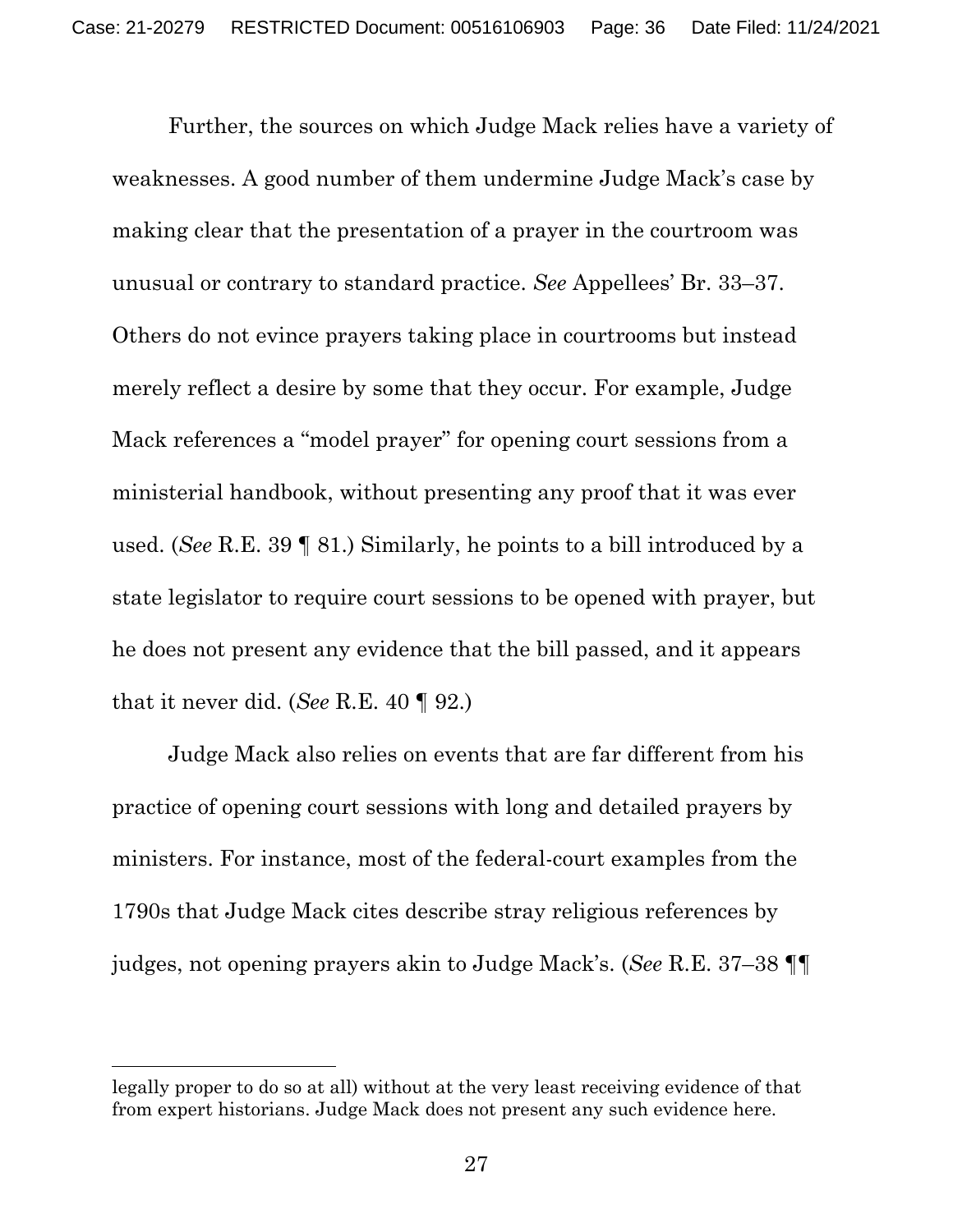70–71, 73–77.) But in *Greece*, the Court explained that it viewed legislative prayer as consistent with the Establishment Clause because "history shows that the *specific* practice is permitted." 572 U.S. at 577 (emphasis added).

Similarly inapposite is Judge Mack's citation (R.E. 45 ¶ 115) of the Supreme Court's use of the phrase "God save the United States and this honorable Court" as part of the opening of its sessions. That phrase is understood to be constitutional because it is a "ceremonial deism"—a short phrase, ubiquitously utilized, that has minimal religious content, does not amount to worship or prayer, and does not reflect or refer to any particular religion. *See Elk Grove Unified Sch. Dist. v. Newdow*, 542 U.S. 1, 37–43 (2004) (O'Connor, J., concurring in the judgment). In any event, the Supreme Court's use of that phrase is not probative of the Framers' intent (*see supra* at pp. 13–15) because it is not known to have occurred earlier than 1827, nearly forty years after Congress approved the First Amendment (*see* Michael I. Meyerson, *The Original Meaning of "God": Using the Language of the Framing Generation to Create a Coherent Establishment Clause Jurisprudence*, 98 Marq. L. Rev. 1035, 1042–43 (2015)).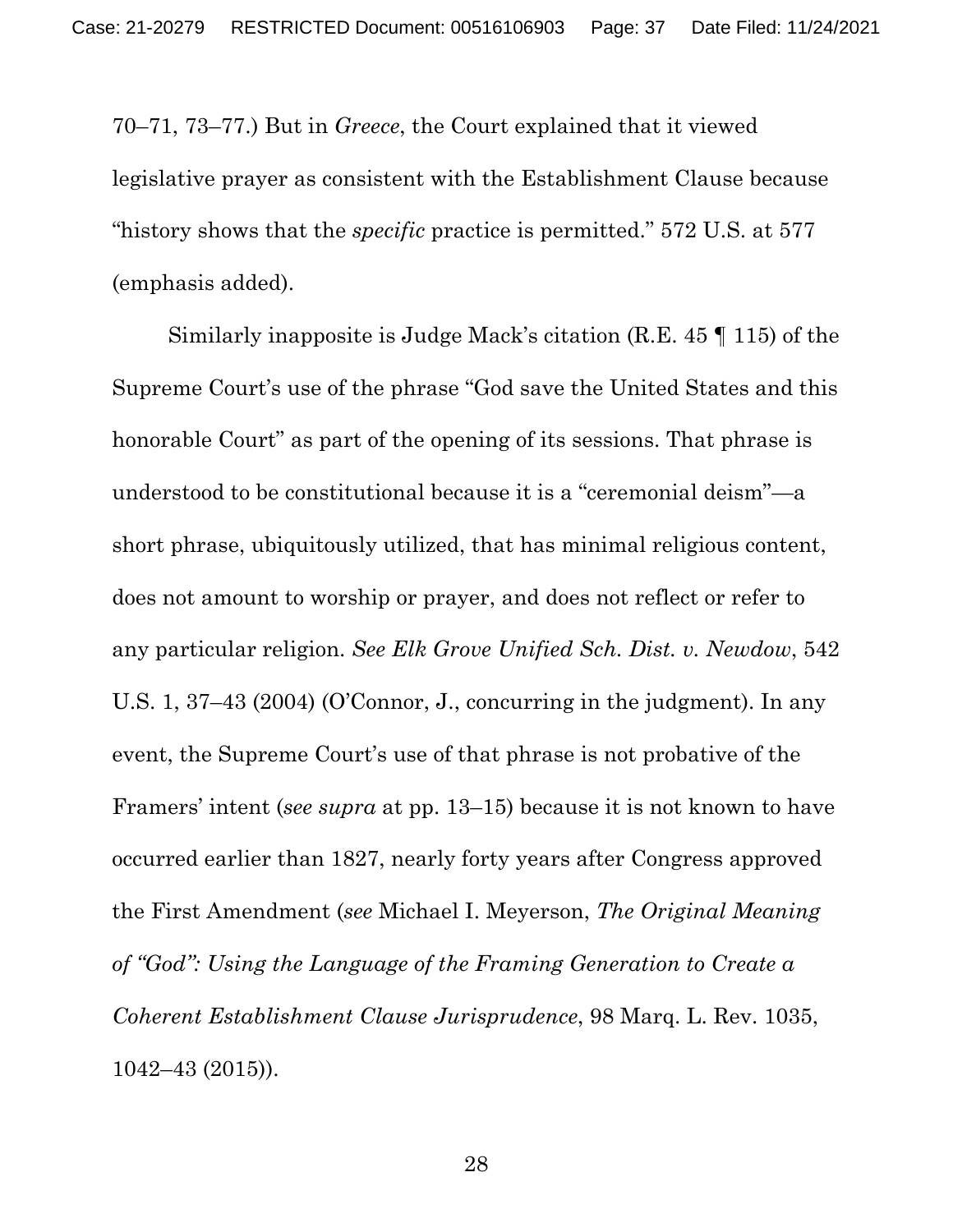Judge Mack's (R.E. 45 ¶ 118) and the Coalition's (Coalition Br. 19) reliance on courtroom oaths that end with "so help me God" is likewise irrelevant. This four-word phrase, with no content particular to any religion, is a far cry from a full-fledged prayer that is directed at the audience. In addition, the First Amendment prohibits judges from requiring anyone to take a religious oath as a condition of testifying. *See, e.g.*, *Soc'y of Separationists v. Herman*, 939 F.2d 1207, 1215 (5th Cir. 1991). By contrast, as documented in detail in Plaintiffs' brief, Judge Mack's prayer practice is deeply coercive. *See* Appellees' Br. 6–10, 44–48, 53–59.

Finally, Judge Mack makes much of some instances of original justices of the Supreme Court presiding over judicial proceedings that were opened with prayer. *See* Appellant's Br. 26–27. But in history, context matters. Under the Judiciary Act of 1789, ch. 20, § 4, 1 Stat. 73, 74–75, members of the Supreme Court "rode circuit," presiding over grand juries and trials in the circuit courts. When the Chief Justice and associate justices did so throughout the new United States, their presence marked a new kind of court in American history—a national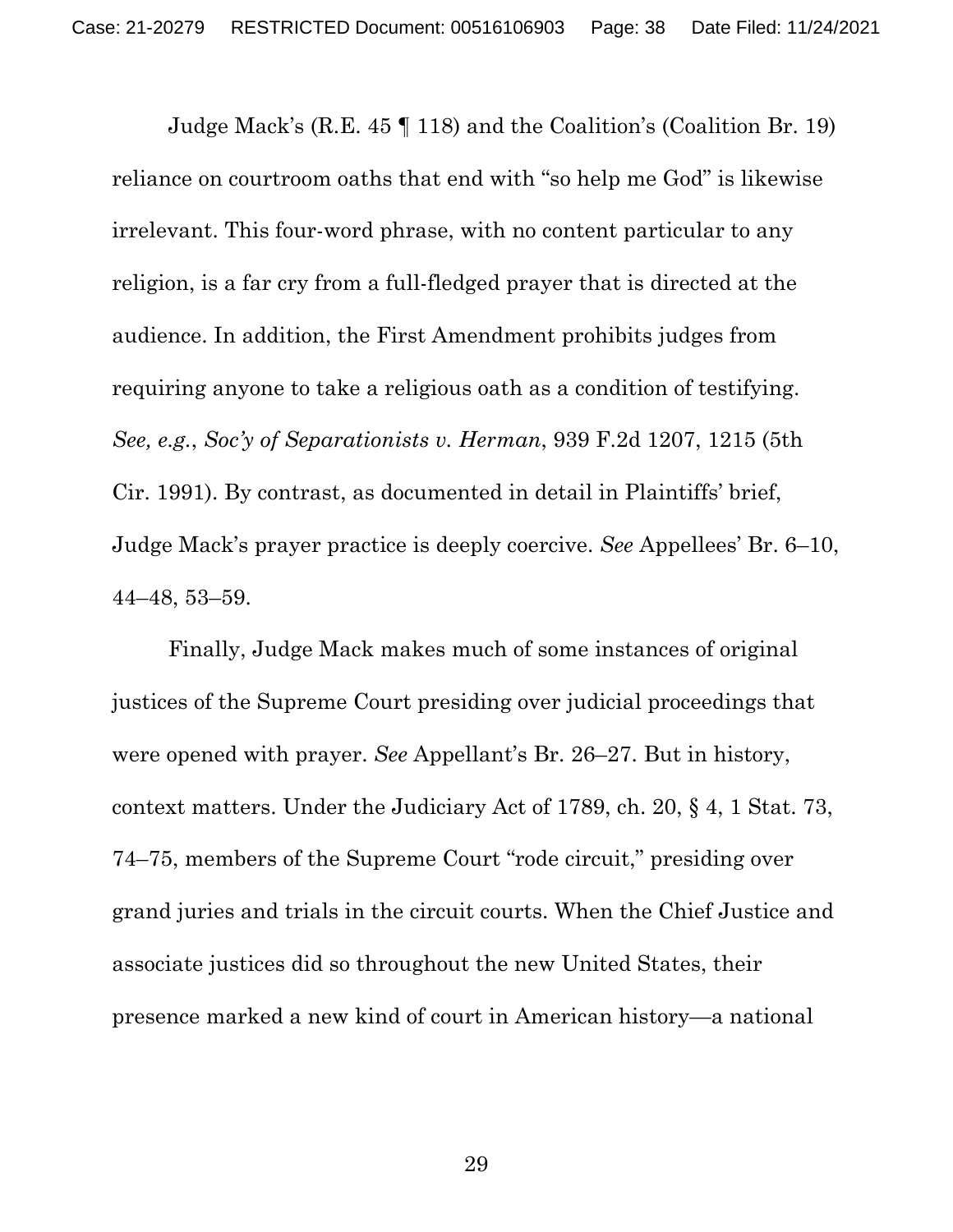court operating inside a specific state. *See* 2 *Documentary History*, *supra*, at 1–3.

At this time, Massachusetts, Connecticut, and New Hampshire had established churches. *See* Colin Kidd, *Civil Theology and Church Establishments in Revolutionary America*, 42 Hist. J. 1007, 1020 (1999). In his desire to enhance the authority of the new Constitution and the new national court system, Chief Justice John Jay decided to defer to local New England practice. *See* 2 *Documentary History, supra*, at 13. He and some of his colleagues therefore incorporated ceremonial prayer into the very limited circumstance of special occasions of court-term openings. *See id.* at 13, 331.

Importantly, however, there is no evidence that the justices opened each day of court business with prayer. Many of the sources on which Judge Mack relies with respect to this matter are reports that include the phrase "[on this date] the Circuit Court of the United States, was opened in this Town" or a similar phrase that is best interpreted as meaning that the court was set up or established on that date, not that another day of an ongoing court session had begun. *See, e.g.*, *id.* at 60, 164, 192, 331. None of these reports demonstrate that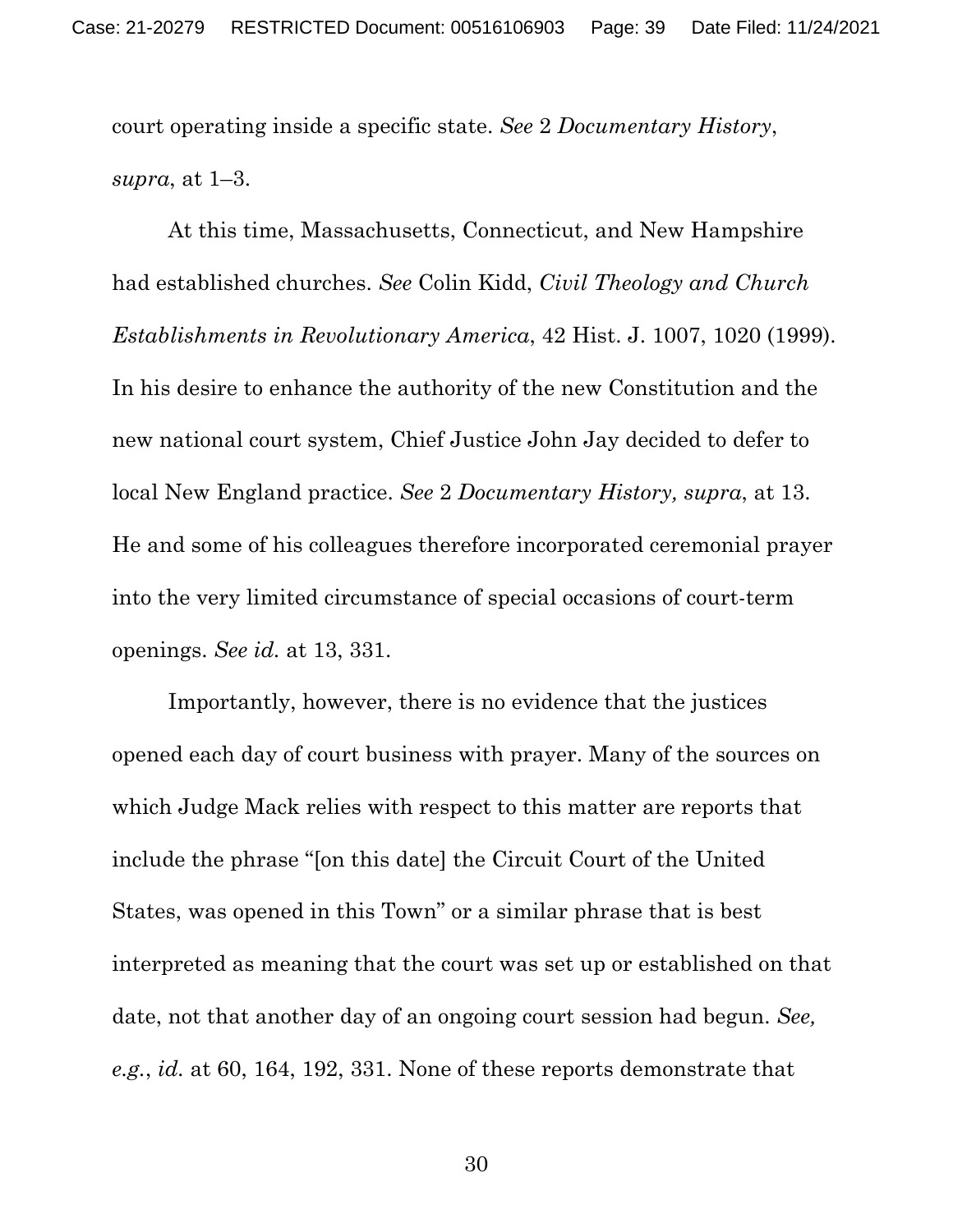prayers were recited daily at these courts. Rather, they all support the alternate conclusion that these prayers were given on only one day, the day that a court *term* commenced.

Moreover, these opening court days had special ceremonial importance. They "occasioned a sort of local holiday in many of the circuit towns." *Id.* at 4; *see also id.* at 5 ("Once the jurors had taken their oaths and settled in their seats they were usually addressed by the senior Supreme Court justice present. This address, or charge to the grand jury, was an important part of the court opening ritual.").

In addition, virtually all the examples Judge Mack provides of prayers when justices were riding circuit relate to the opening of grandjury terms. (*See* R.E. 36–38 ¶¶ 65, 68–69, 72, 78–79.) Grand-jury proceedings were quite different from daily court sessions, however. Grand juries in early America determined whether to bring indictments for alleged violations of the law, as grand juries do now, and they also brought "presentments"—complaints about various matters of local interest. *See* 2 *Documentary History, supra*, at 5–6. There is no evidence that potential witnesses or defendants would have been present when term-opening ceremonial prayers were given. *See id.* at 4–6. The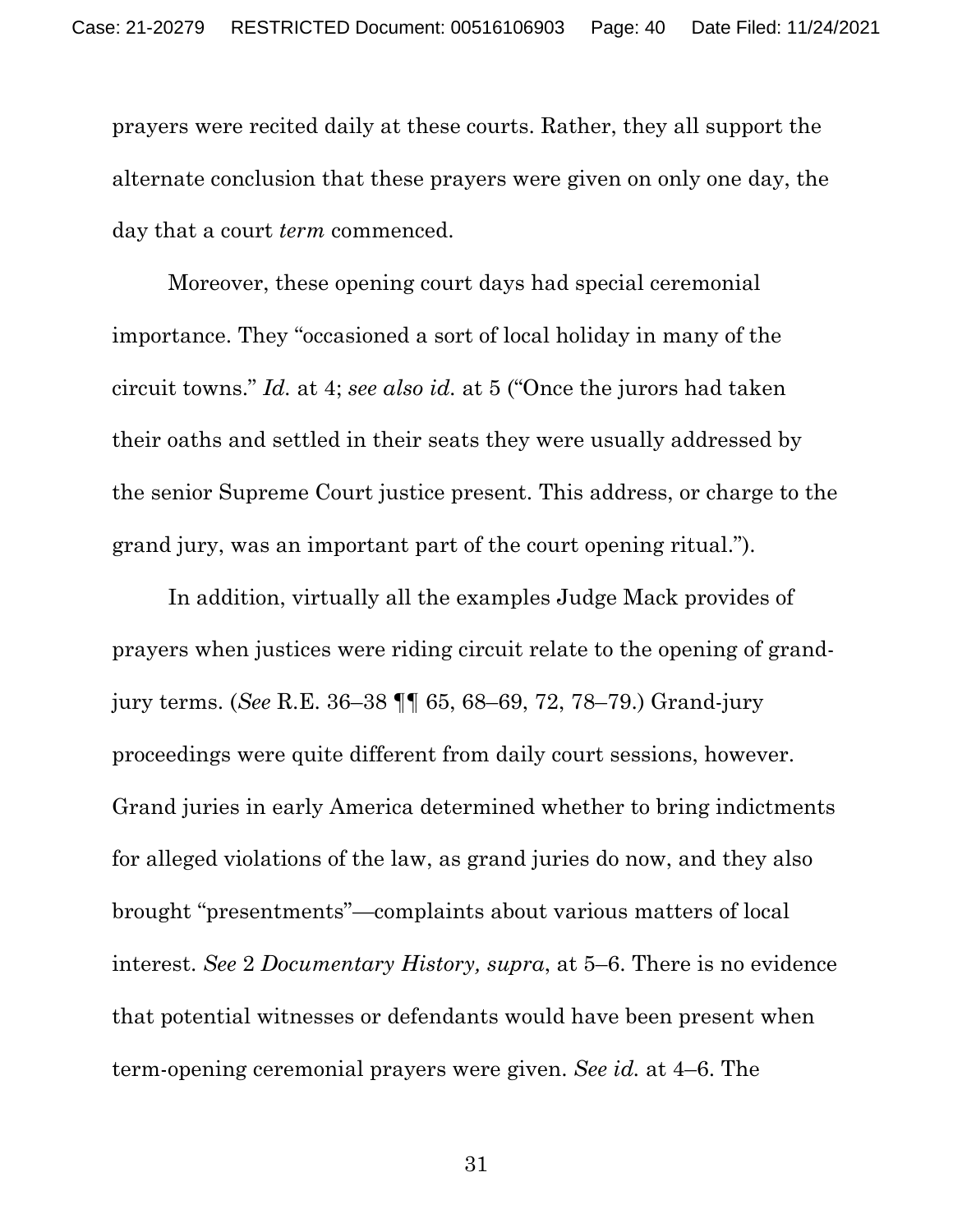prayers thus would not have had the coercive impact that Judge Mack's practice has on litigants and attorneys, who reasonably fear that attempting to avoid his government-sponsored prayers may have prejudicial effects on the outcomes of their cases. (*See* R.E. 19–20, 26– 27.)

Also, many of the examples that Judge Mack provides of prayers to open grand-jury terms overseen by circuit-riding justices occurred before (*see* R.E. 36–37 ¶¶ 65–69 and sources cited therein) the December 15, 1789 ratification of the First Amendment (*see First Amendment*, Nat'l Const. Ctr., https://bit.ly/3l0TKIw (last visited Nov. 23, 2021)). Because the Amendment was not yet in effect, these examples cannot properly be construed as evidence that justices thought that the prayers were allowed by it. And in any event, Judge Mack presents no evidence of any justice allowing opening prayers when riding circuit past the early nineteenth century.

In the end, Judge Mack has failed to present any evidence that *any* federal or state court has regularly opened its daily proceedings with prayer throughout a significant stretch of the existence of the United States, much less of an unbroken practice extending from the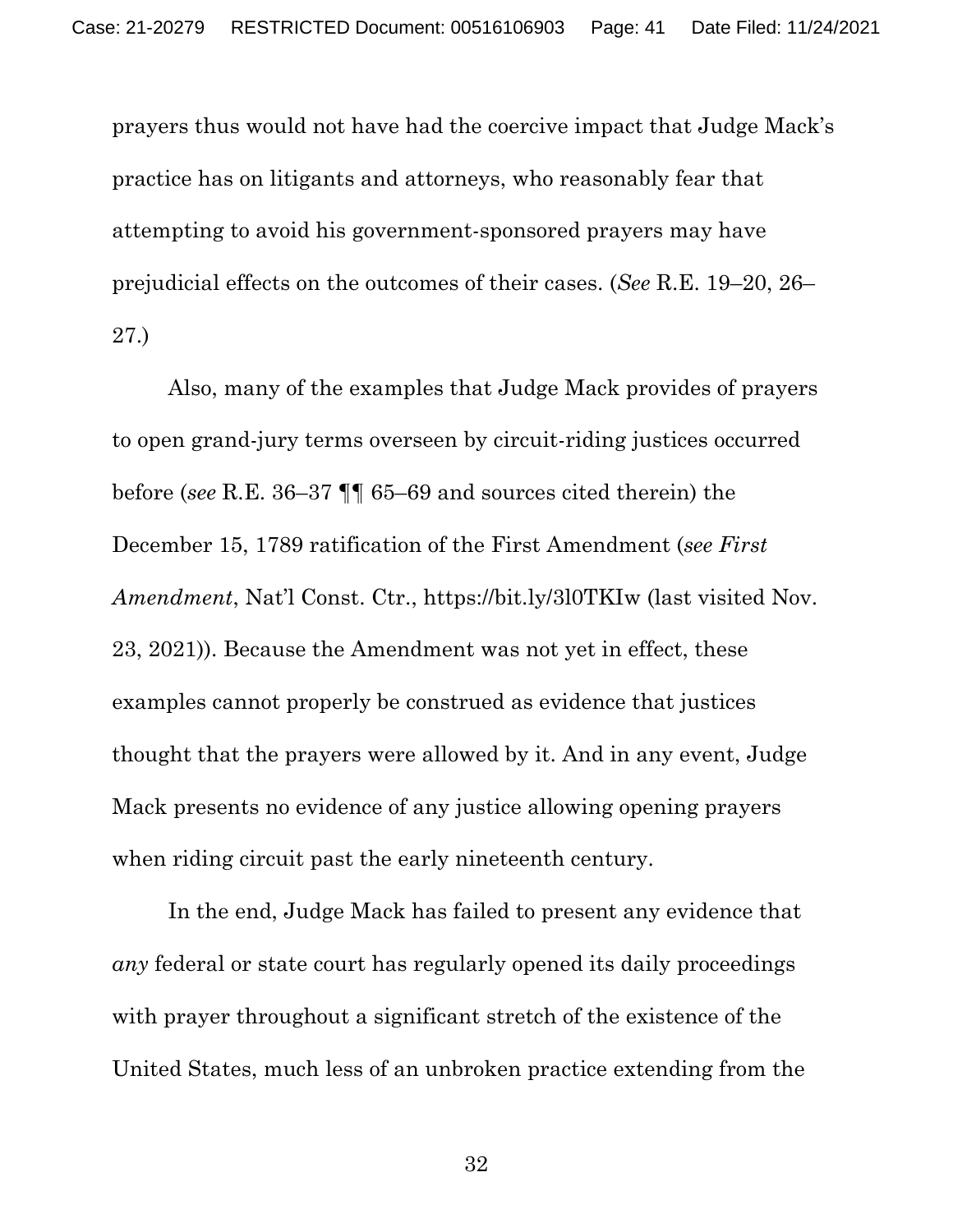enactment of the First Amendment through the present. Judge Mack has merely offered evidence of isolated prayers that occurred in different courts at different times. As historians, we cannot support his attempt to present isolated historical events as a long-standing tradition.

#### **CONCLUSION**

The Establishment Clause was intended to shield individuals from religious coercion—both direct and implicit—and to prevent government from becoming involved with religion, so that both religion and government could flourish. Judge Mack's prayer practice violates these fundamental principles. And he has not come close to demonstrating a continuous practice throughout the history of this country of daily government-sponsored courtroom prayer. The Court should affirm the district court's judgment.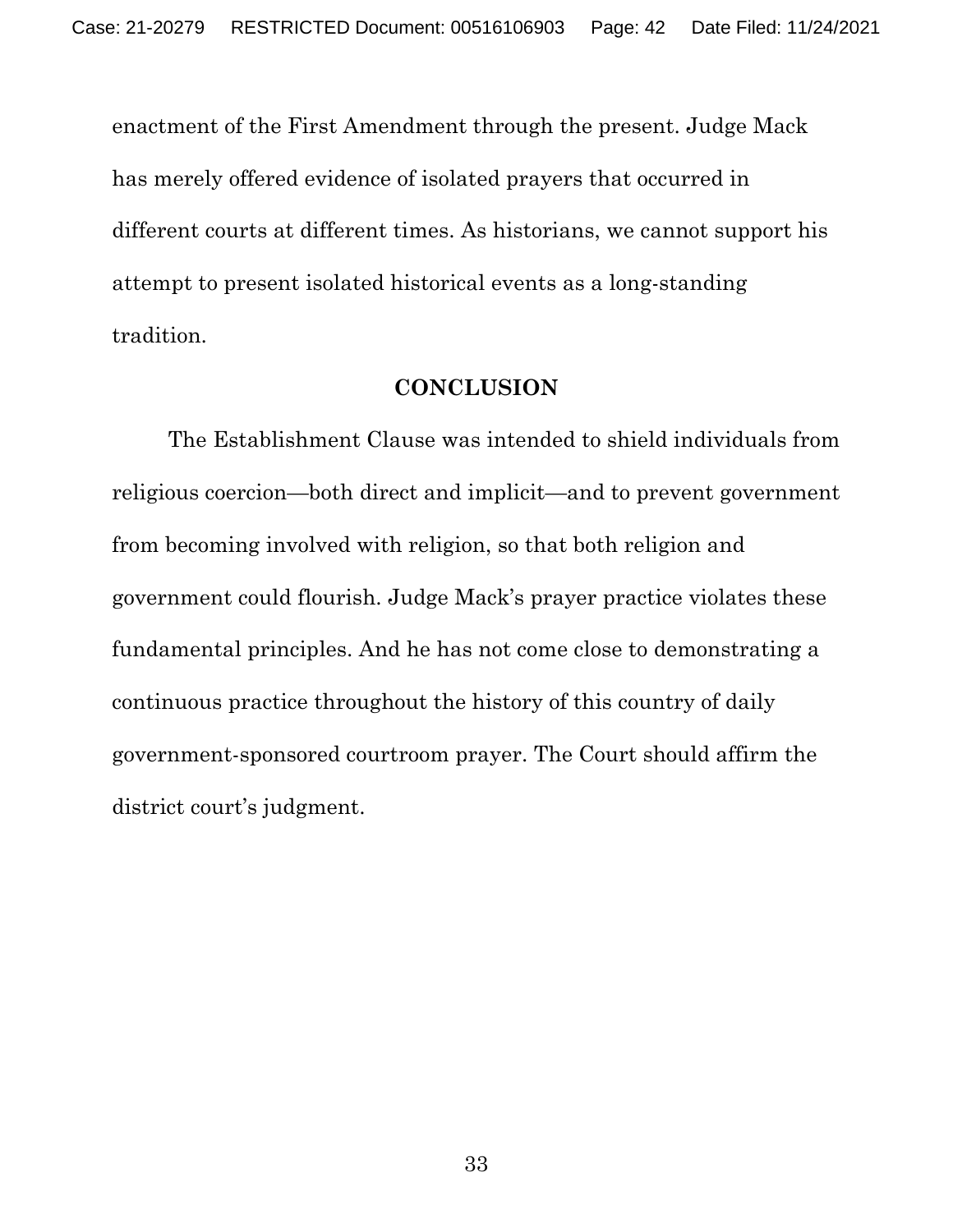November 23, 2021 Respectfully submitted,

s/ Alex J. Luchenitser Richard B. Katskee Alex J. Luchenitser\* \**Counsel of record* AMERICANS UNITED FOR SEPARATION OF CHURCH AND STATE 1310 L St. NW, Suite 200 Washington, DC 20005 (202) 466-7306 katskee@au.org luchenitser@au.org

*Counsel for amici curiae*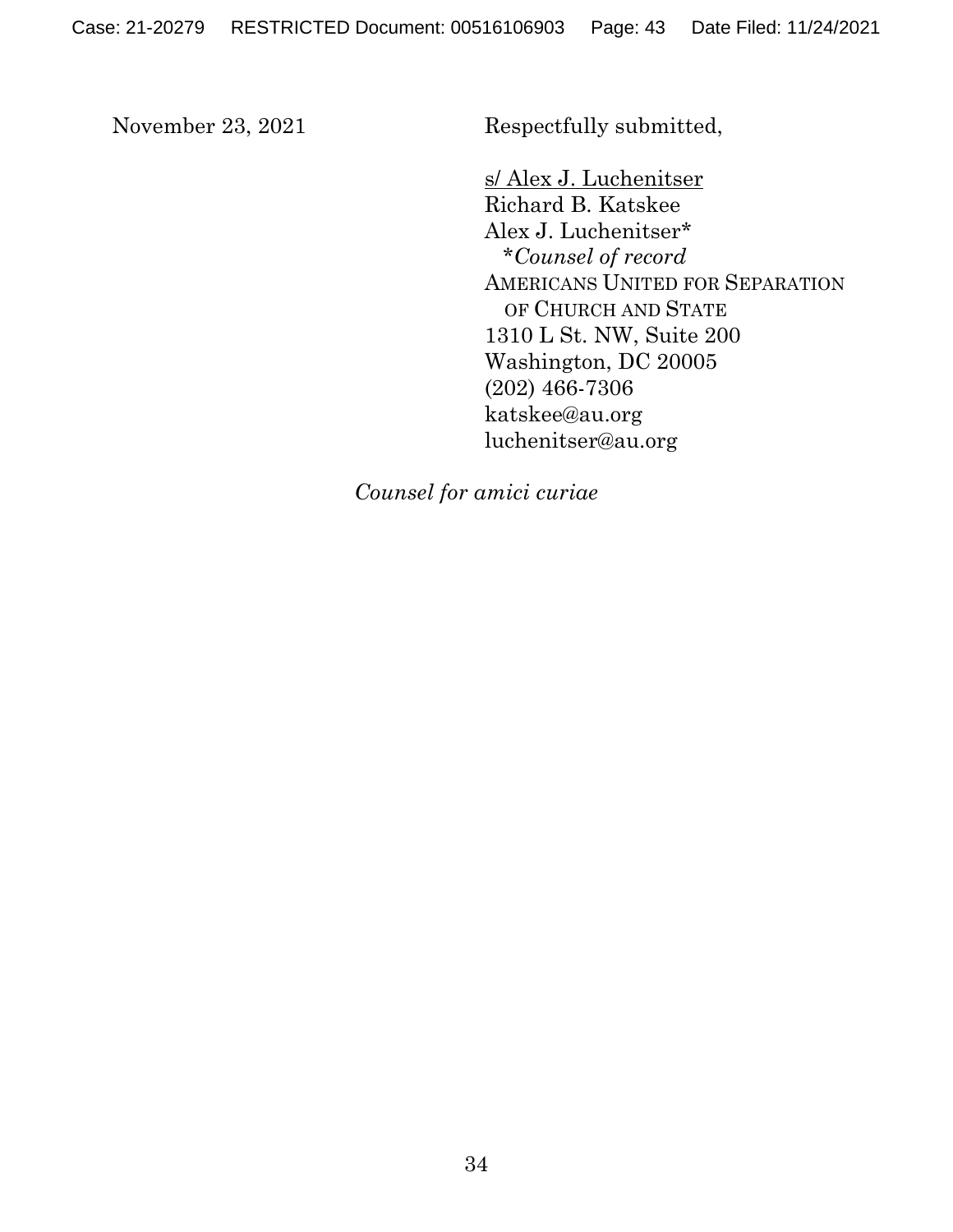# **CERTIFICATE OF SERVICE**

I hereby certify that on November 23, 2021, I electronically filed the foregoing brief with the Clerk of Court for the United States Court of Appeals for the Fifth Circuit by using the CM/ECF system. The participants in this case are registered CM/ECF users, and service will be accomplished by the CM/ECF system.

> s/ Alex J. Luchenitser Alex J. Luchenitser